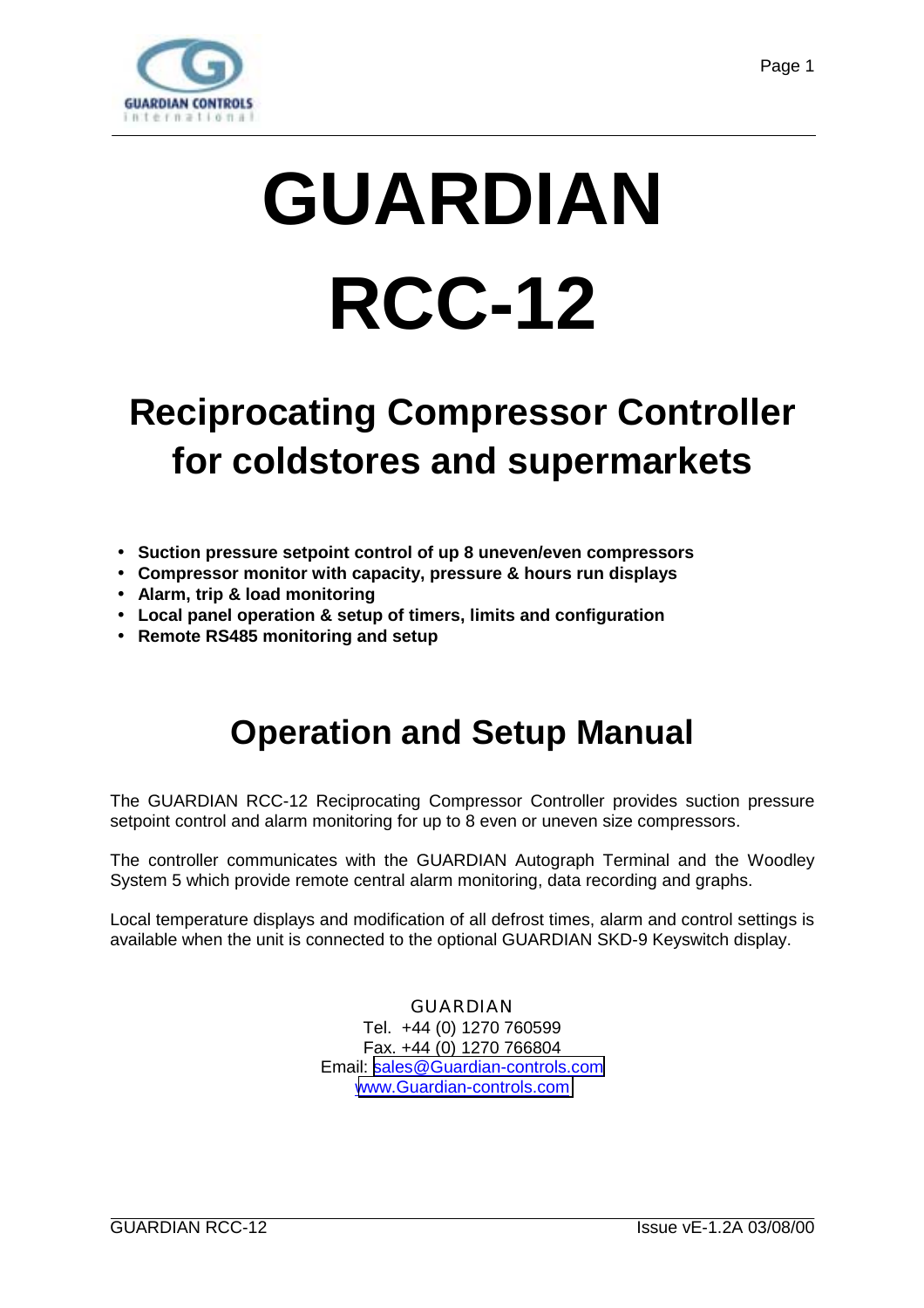

| <b>OPERATION.</b> |  |
|-------------------|--|
|                   |  |
|                   |  |
|                   |  |
|                   |  |
|                   |  |
|                   |  |
|                   |  |
|                   |  |
|                   |  |
|                   |  |
|                   |  |
|                   |  |
|                   |  |
|                   |  |
|                   |  |
|                   |  |
|                   |  |
|                   |  |
|                   |  |
|                   |  |
|                   |  |
|                   |  |
|                   |  |
|                   |  |
|                   |  |
|                   |  |
|                   |  |
|                   |  |
|                   |  |
|                   |  |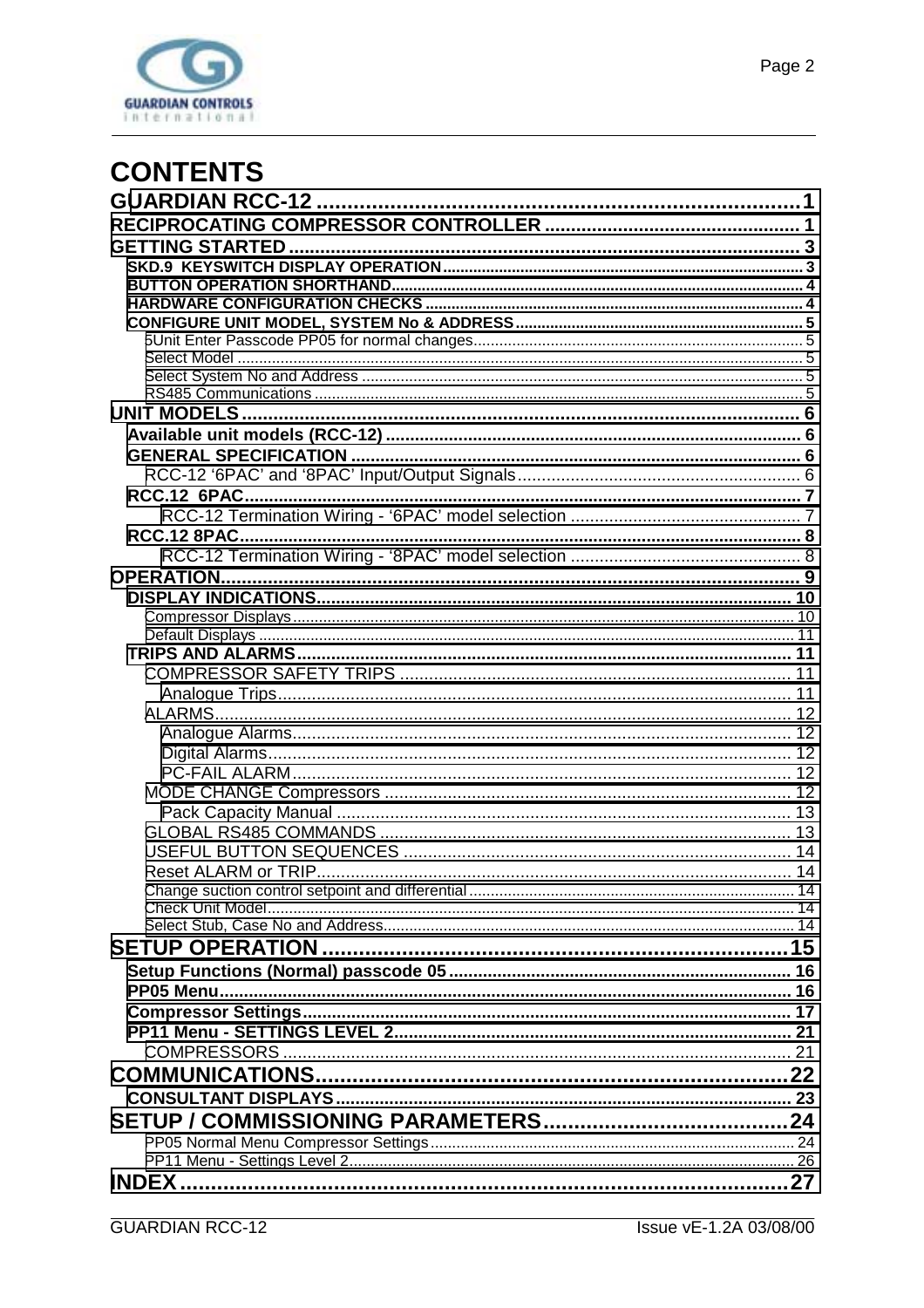<span id="page-2-0"></span>

# **Getting Started**

Guardian Controllers provide refrigeration engineers with

- **ULTIMATE FLEXIBILITY**
- **ASSURED MONITORING**
- **RELIABLE ALARMS**

This manual provides refrigeration designers, installers, service mechanics and supermarket personnel with the necessary information to achieve the above objectives.

All users require to know a few basic facts about this controller before successfully starting to perform their design, commissioning, maintenance or operating functions.

- a) All GUARDIAN controllers need to be set up with a unit model selection and other basic settings for setpoints, timers and addresses. All these settings need to be done using the SKD.9 Keyswitch Display, so the understanding of the button operation of this unit is essential.
- b) The shorthand used in the following chapters for concisely expressing button pressing and selection sequences to do all this setup needs to be understood.
- c) Mains power input voltage and hardware switch and link option selections (if any are required) must correspond to the selected unit model configuration.
- d) Since each controller can be configured in a number of different ways to perform flexible refrigeration control then an understanding of how to find out what unit model is currently selected, what it does and how it is connected, is also necessary.

### **SKD.9 KEYSWITCH DISPLAY OPERATION**

GUARDIAN controllers require a SKD.9 Keyswitch Display unit to be plugged into the telephone jack socket in the controller before any settings can be changed.

The SKD.9 is connected to the GUARDIAN controller via a 6-core telephone cable.

The SKD.9 Keyswitch/Display comprises a plastic enclosure housing a PCB with four membrane pushbuttons, four LED displays and a 2-position Keyswitch.



SKD.9 buttons have the following functions when pressed:

@ **'next' button** displays next value or menu selection in sequence.

/ **'raise' button** raises a menu settings value or menu item selection.

< **'lower' button** decreases a menu settings value or item selection.

? **'accept' or 'enter' button** accepts any alarm and is used for entering a

menu selection or settings value data entry

The two position **keyswitch** may be used to toggle display case control status from OFF to FANS only and back to AUTO

The Keyswitch is not used on the RCC-12.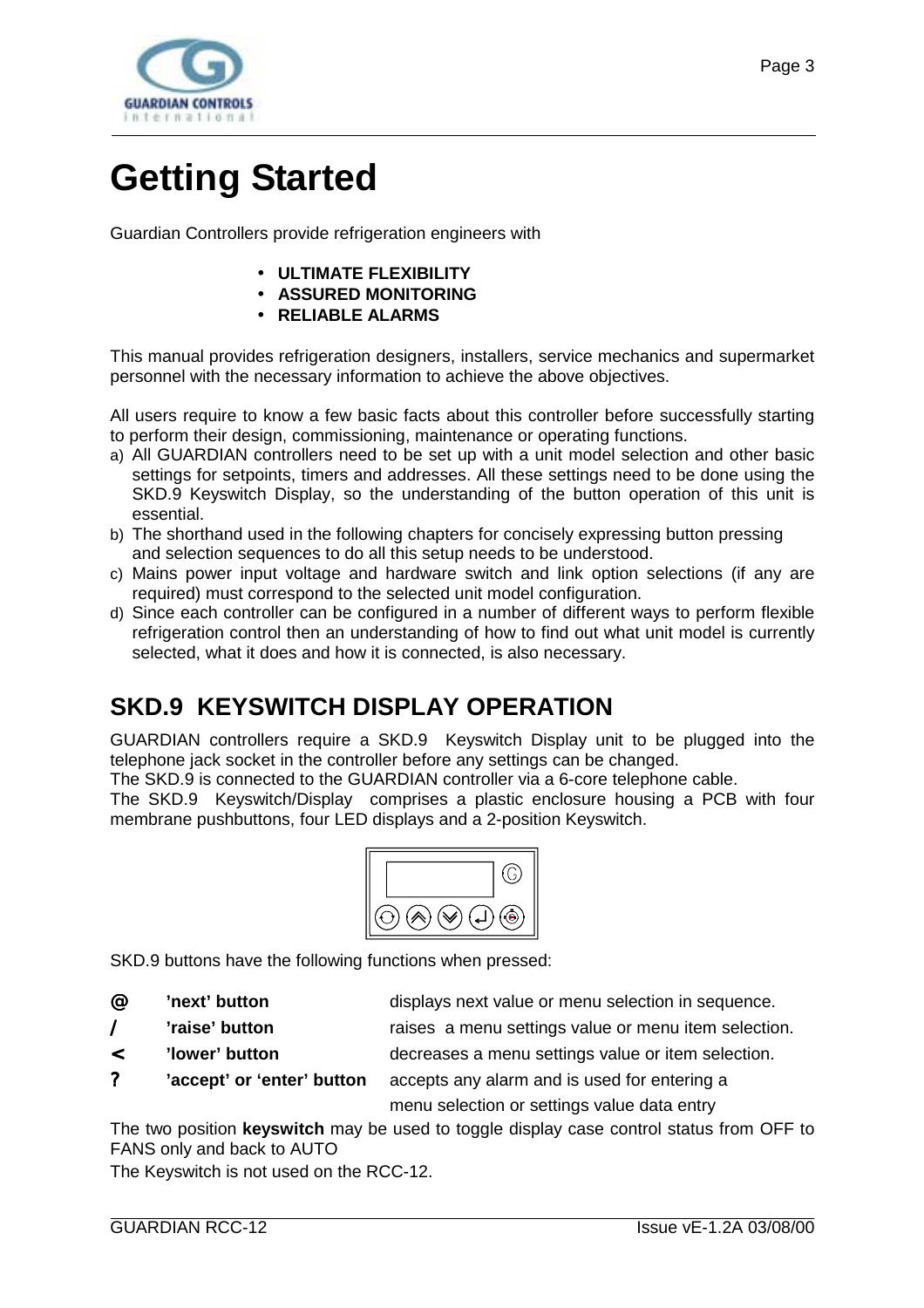<span id="page-3-0"></span>

Page 4

# **BUTTON OPERATION SHORTHAND**

To assist in easy setup of control setpoints, delays, timers and other configuration settings, the sequence of button presses and subsequent displays will be shown in this handbook as below:

ii) A button symbol means press that button

iii) A display box shows the result of the last button press on the SKD.9 display.

EXAMPLES

 $\varpi$  Auto  $\varpi$  OFF= ? - OFF is shorthand for

Press **'next'** button which then displays AUTO

Press **'next'** button which then displays OFF

Then press **'enter'** button which changes the control mode to OFF and displays -OFF

@:@ Auto ?

Press **'next'** repeatedly until **Auto** is displayed then press **'enter'.**

#### Suct 4.8b

means the display alternates between the value identifier tag and the latest value.

 $Di$  Sc = Oc= FAIL

means the display alternately flashes between the value identifier tag (discharge temperature), the measured value ( open circuit ) and the alarm or trip message.

### **HARDWARE CONFIGURATION CHECKS**

Prior to switching on the GUARDIAN controller check that the hardware unit is the correct type for the incoming mains voltage

 Models with **BLUE** labels and suffix '**L' (LOW VOLTAGE)** operate at **24vac** Models with **BLACK** labels and no suffix **( NORMAL 230vac)** operate at **230vac 230vac MAINS SUPPLY WILL DAMAGE A BLUE LABEL CONTROLLER !!!** A BLACK label controller will not work with a 24vac supply

When satisfied that the correct type of controller is available then the following checks should be made prior to controller installation or replacement

- a) Ensure mains supply is wired correctly to the appropriate TERMINAL WIRING drawing for the model selected.
- b) Ensure that any transducer selector switches specified on the TERMINAL WIRING diagram are in the correct state.
- c) Ensure any shorting link selector pins specified on the TERMINAL WIRING diagram are correctly fitted.
- d) Ensure that probes are wired to the terminal WIRING DIAGRAM and the correct type of thermistor or pressure transducer probes are fitted.
- e) The SKD.9 Keypad/display unit is fitted correctly in its 6 way telephone socket.
- f) The RS485 highway connections (if required) are wired to the correct terminals and the screen drain wire is continuous to earth.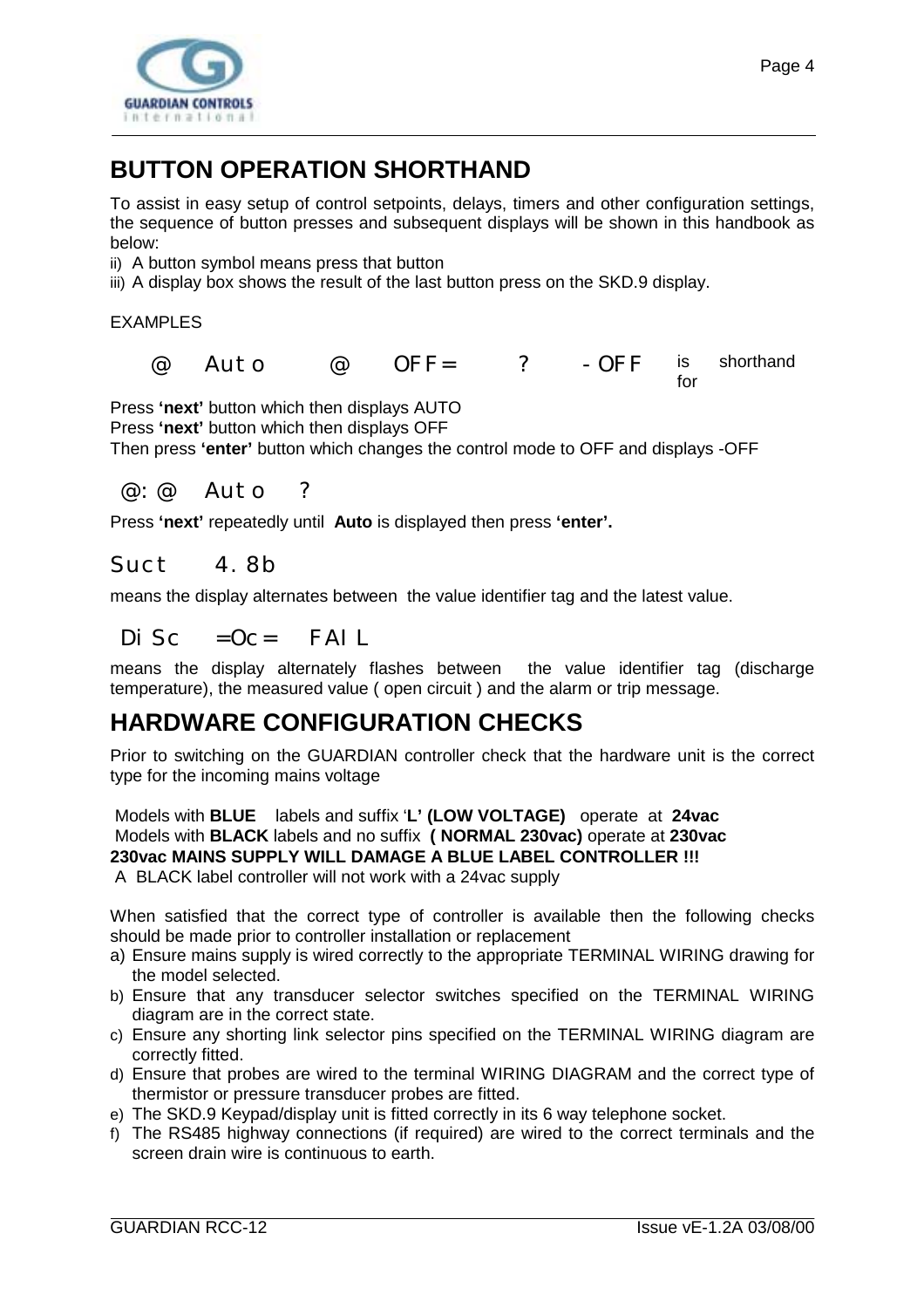<span id="page-4-0"></span>

### **CONFIGURE UNIT MODEL, SYSTEM No & ADDRESS**

#### **Enter Passcode PP05 for normal changes**

Before any permanent change of controller settings are made then the correct entry of the appropriate passcode is necessary.

Most normal system settings require entry of passcode PP05

@:@ SEt= ? PP00 @:@ PP05 ?

Press **'next'** repeatedly until **SEt** is displayed then press **'enter'**. **PP00** is displayed. Press **'raise'** repeatedly until **PP05** is displayed and then press **'enter'.**

#### **Select Unit Model**

| $@: @$ SEt= |  | ? PP00 |  | $\angle$ : / PP05 |  |
|-------------|--|--------|--|-------------------|--|
|-------------|--|--------|--|-------------------|--|

Enter Passcode PP05 as button sequence above

 $\omega \omega$  Unit ? 8PAC / / 6PAC ? 6PAC

Press **'next'** repeatedly until **Unit** is displayed and then press **'enter'**

**Display shows unit model currently selected which may be wrong.**

Press **'raise'** repeatedly until correct model is displayed (e.g. 6PAC) and then press **'enter'** which causes the display to wink briefly and display the new unit model selection (e.g 6PAC)

#### **Select System No and Address**

e.g. setup unit for system 60 case 1 at address 180

#### **Enter Passcode as button sequence as above**

|  | $@: @$ Unit |                         |                |      |
|--|-------------|-------------------------|----------------|------|
|  |             | @: @ $Sn01 / : /$ Sn60  | $\overline{?}$ | Sn60 |
|  |             | @ Cn01 ? Cn01           |                |      |
|  |             | @ A001 /:/ A180         |                | A180 |
|  |             | @ $\omega$ End= ? = -26 |                |      |

#### **RS485 Communications**

When the correct system number, case/compressor number and highway address have been entered as above then the controller can communicate with the GUARDIAN AutoGraph Terminal PC for central alarm monitoring and temperature display. Control setpoints, defrost times and alarm limits may then be sent to the controller from the PC rather than using the SKD9 Keyswitch display. For further details see page [22](#page-21-0)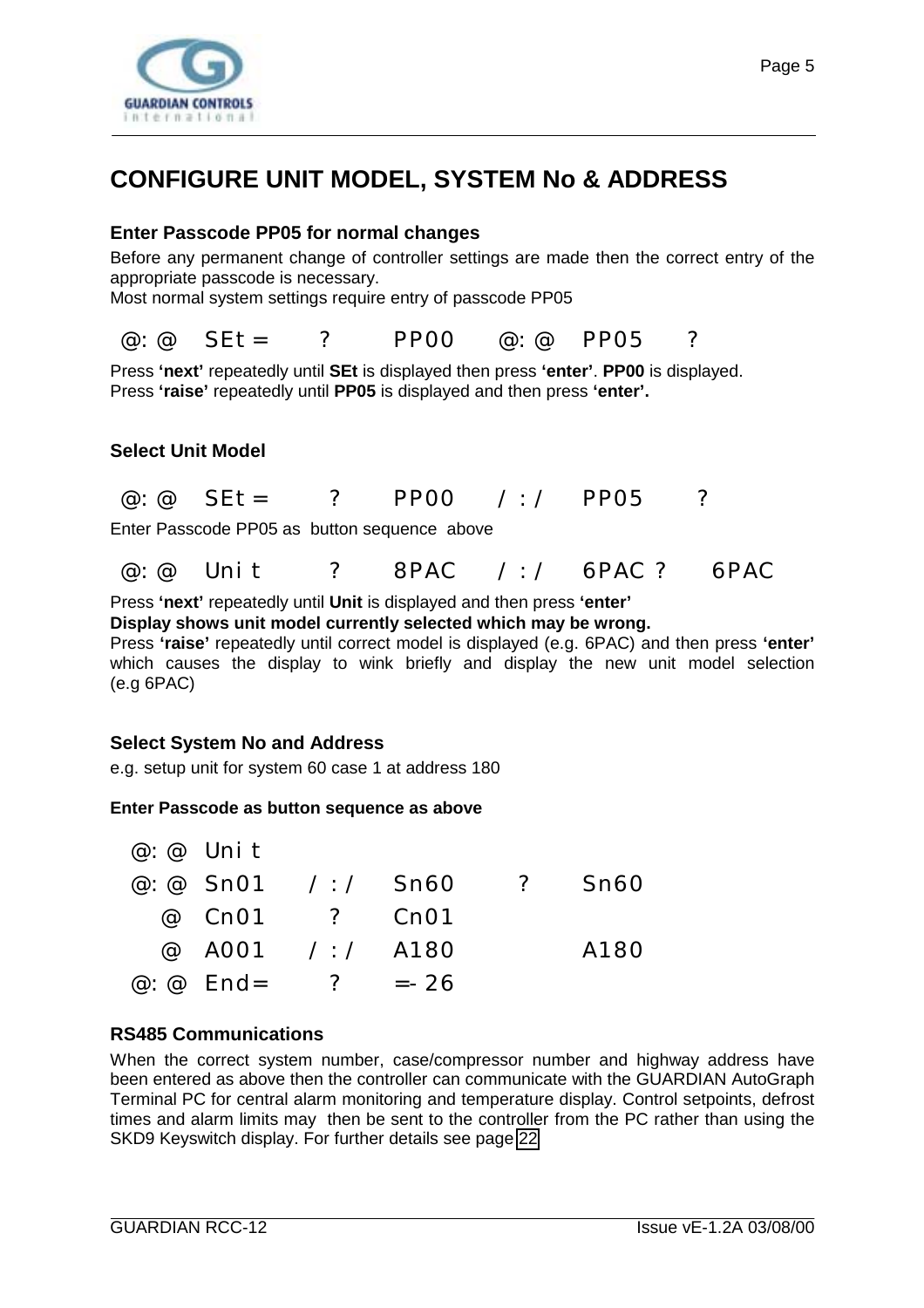<span id="page-5-0"></span>

# **UNIT MODELS**

Guardian controllers may be configured in a number of different ways dependent on unit model selection. Each unit model fulfils a different refrigeration temperature monitoring and control requirement. In order to perform the required refrigeration control then each model has different uses for the controller's input output signals. This section gives details of all the model variations available for the controller and the way to connect the wiring to the plant devices and measuring transducers.

### **Available unit models (RCC-12)**

| RCC-12 '6PAC' | <b>Compressor Control</b> |
|---------------|---------------------------|
| RCC-12 '8PAC' | <b>Compressor Control</b> |

## **GENERAL SPECIFICATION**

| <b>Power</b>              | 110 / 230 Vac 50 Hz 10VA                       |
|---------------------------|------------------------------------------------|
| <b>Operation</b>          | 0 to $55^{\circ}$ C                            |
| <b>Approx.</b> dimensions | Width 70 x length 100 x height off rail 110mm. |

The RCC-12 controller is housed in a DIN rail mounting enclosure with 20 screw clamp connectors.

#### **RCC-12 '6PAC' and '8PAC' Input/Output Signals**

| 6PAC                             | 8PAC                             |                                                       |           |               |
|----------------------------------|----------------------------------|-------------------------------------------------------|-----------|---------------|
|                                  | <b>Analogue Inputs</b>           |                                                       |           |               |
| Motor Amps                       | <b>Motor Amps</b>                | Motor 01                                              | $0-1$ amp |               |
| P <sub>1</sub>                   | P1                               | <b>Suction Pressure</b>                               | 4 to 20ma | 1 to 24 bar g |
|                                  |                                  |                                                       |           |               |
|                                  | Digital Inputs 230 /24 Vac       |                                                       |           |               |
| Trip 1                           | Trip 1                           | Any Compressor trip                                   |           |               |
| Trip 2                           | Trip 2                           | <b>Liquid Alarm Level</b>                             |           |               |
| Trip 3                           | Trip 3                           | Oil Level Alarm                                       |           |               |
| Trip $4$                         | Trip 4                           | <b>Condenser Fan Trip</b>                             |           |               |
| Trip 5                           | Trip 5                           | Spare                                                 |           |               |
| Trip 6                           | Trip 6                           | Spare                                                 |           |               |
|                                  |                                  |                                                       |           |               |
|                                  |                                  | Relay Outputs (5 amp 230 /24Vac) n/o with suppressers |           |               |
| R <sub>1</sub> to R <sub>4</sub> | R <sub>1</sub> to R <sub>4</sub> | Compressor 1 to 4                                     |           |               |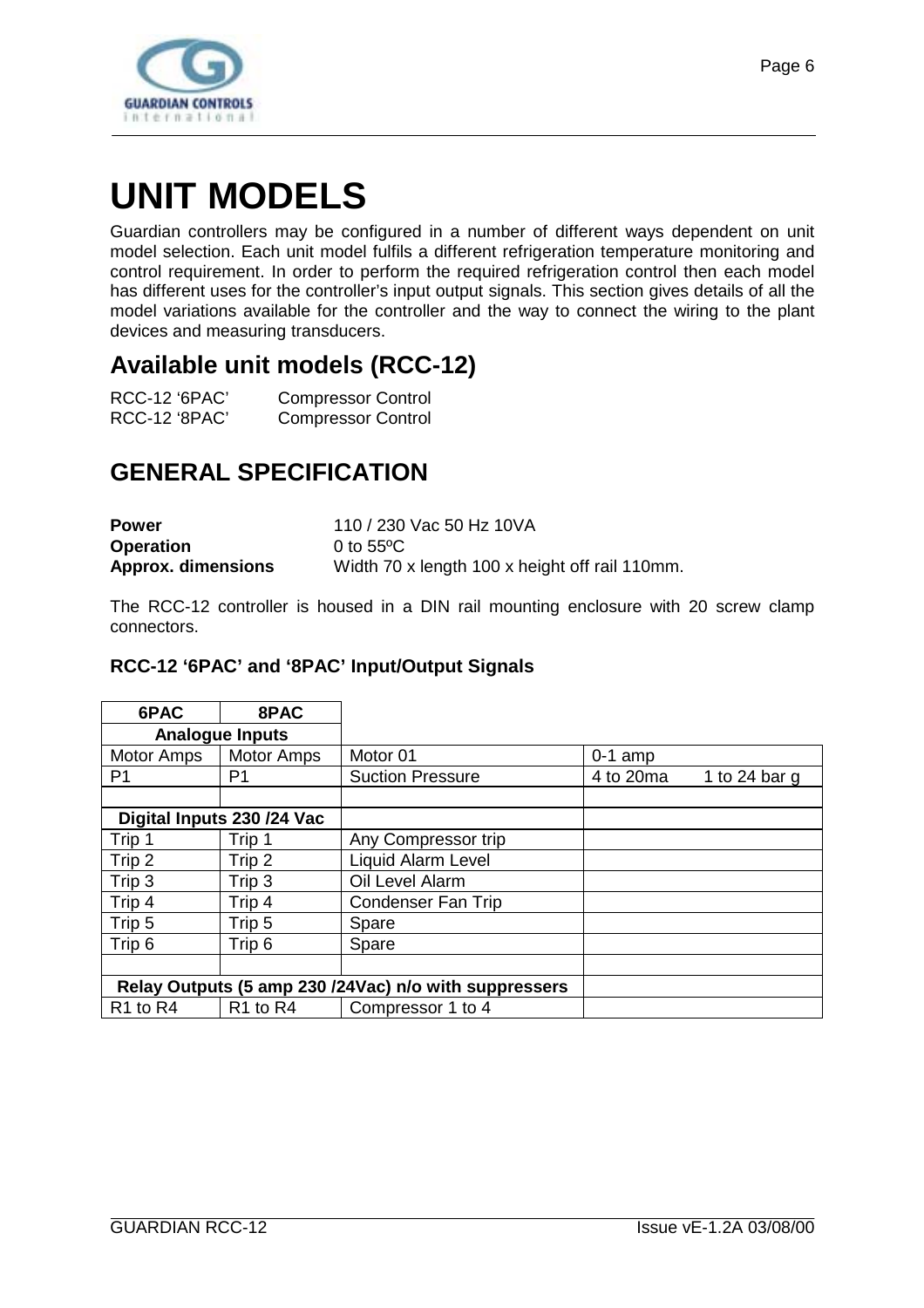<span id="page-6-0"></span>

# **RCC.12 6PAC**

#### *RCC-12 Termination Wiring - '6PAC' model selection*

#### **Compressor Control**

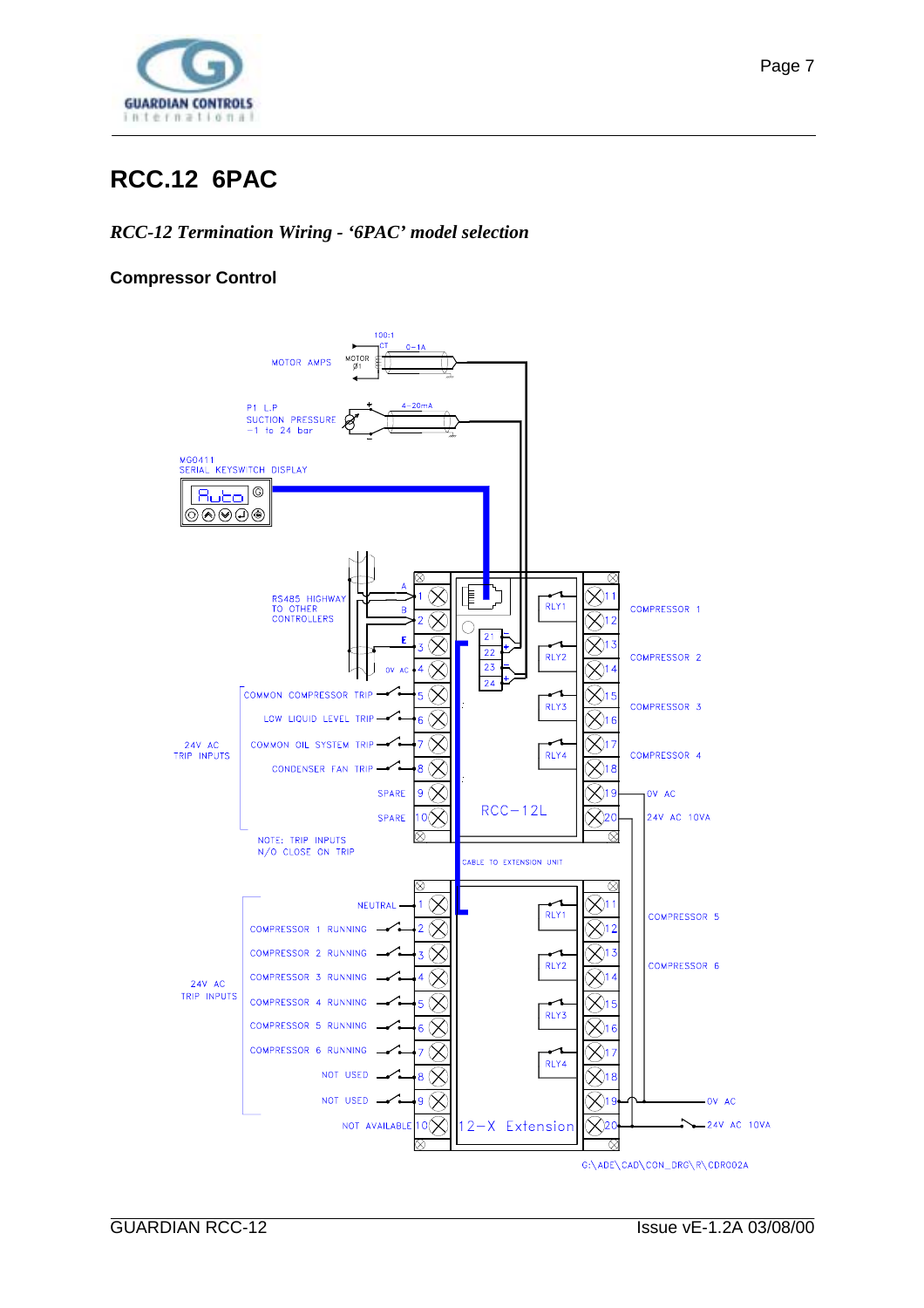<span id="page-7-0"></span>

### **RCC.12 8PAC**

*RCC-12 Termination Wiring - '8PAC' model selection* **Compressor Control**

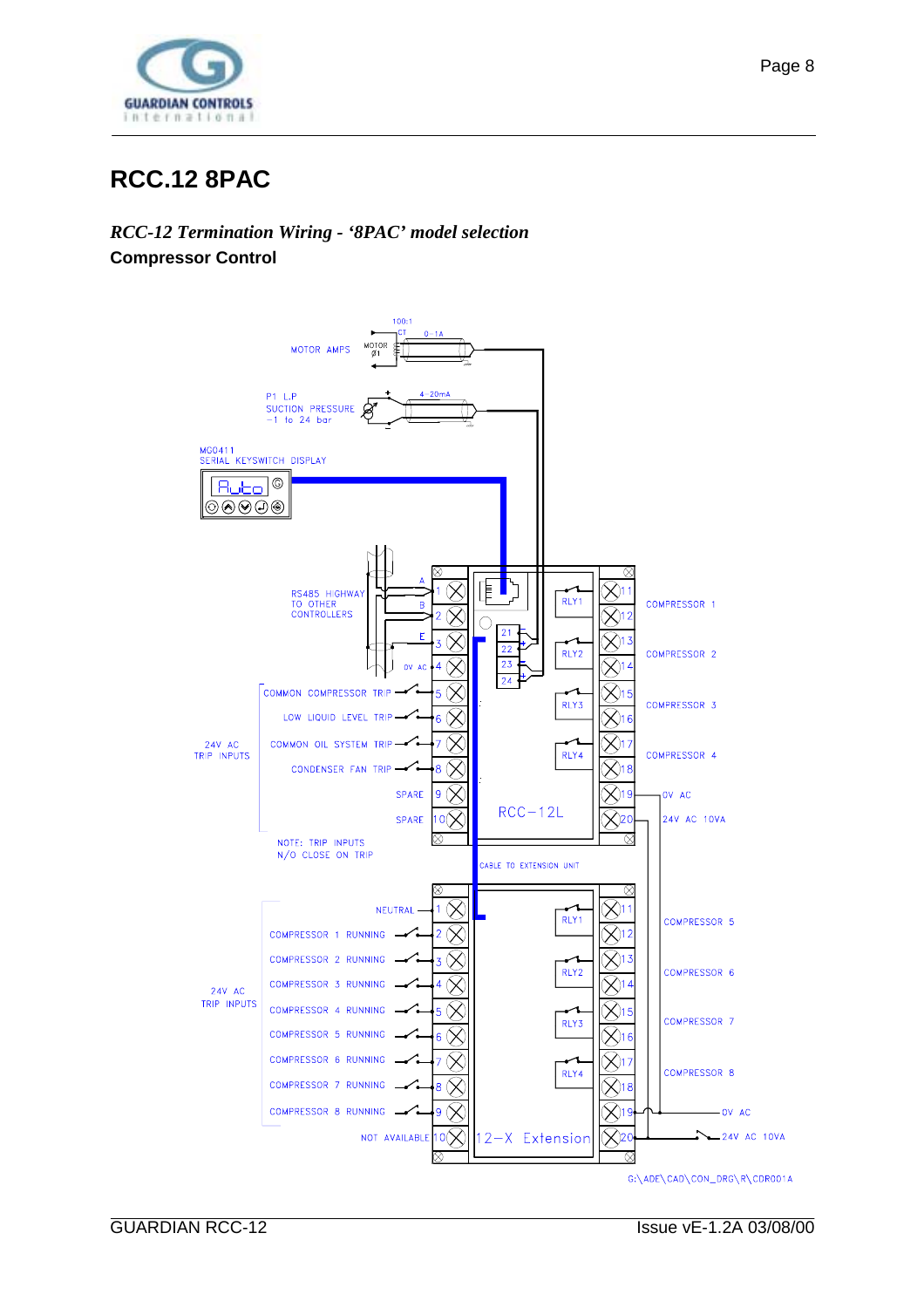<span id="page-8-0"></span>

# **OPERATION**

The SKD.9 Keyswitch display provides a display at the control panel of:

Compressor suction pressure Condenser discharge pressure.

Display of other temperatures pressures etc by pressing 'next'  $\mathcal O\!\!\!\!\!\!\!\!C\,$  button,

the values displayed depend on the unit model selected.

The keyswitch. Is not used on the RCC12

Passcode protected setup of controller setpoints, timers and limits.

Alarms and trips are reset by pressing accept

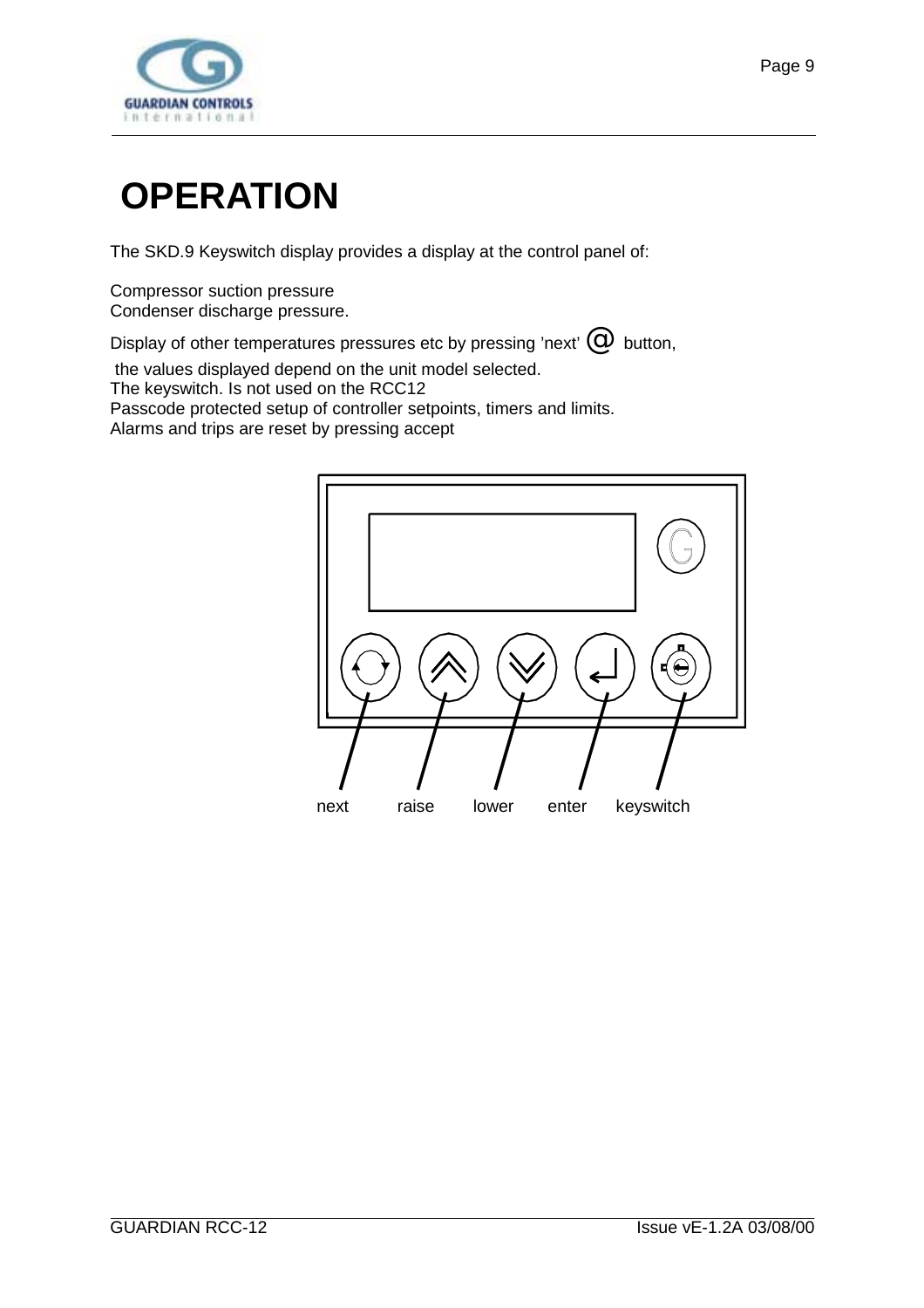<span id="page-9-0"></span>

### **DISPLAY INDICATIONS**

#### **Compressor Displays**

The following displays are available by repeatedly pressing  $\left\lvert \mathcal{O} \right\rvert$  Value displays are alternated with an identification Tag (ie 'Suct') which is displayed for a quarter time:- All pressures are followed by 'b' to denote bar guage

| Tag                 | <b>Value</b> |                                                                                                 |
|---------------------|--------------|-------------------------------------------------------------------------------------------------|
|                     | Suct $=2.3b$ | Suction pressure (-1 to 24barG)                                                                 |
| $\text{Lodd} = 125$ |              | Total pack amps                                                                                 |
| $CAP = = 100$       |              | Total Pack Capacity % (0 to 100 %)<br>(capacity)<br>raise/lower operative in HAnd control mode) |
| $S - UP = 3.5$      |              | Stage up timer count                                                                            |
| $S-dn = 0.3$        |              | Stage down timer count                                                                          |
|                     | Auto         | Pack Auto control mode (press 'accept')                                                         |
|                     | $OFF=$       | Pack OFF control mode (press 'accept')                                                          |
|                     | hAnd         | HANd control mode (press 'accept')<br>(enables raise/lower buttons)                             |
| CPrS $1=11$         |              | Compressor motors run output on                                                                 |
| $dely = 1 ==$       |              | Compressor anti-short cycle delay timing                                                        |
| $Crun 1=11$         |              | Compressor run signal received                                                                  |
| $tri P = 11$        |              | Motor trip status                                                                               |
| CSEt                |              | Request compressor parameter change                                                             |

#### **COMPRESSOR SETTINGS MAY ALSO BE SELECTED BY PRESSING 'Raise' with 'Suct' on display**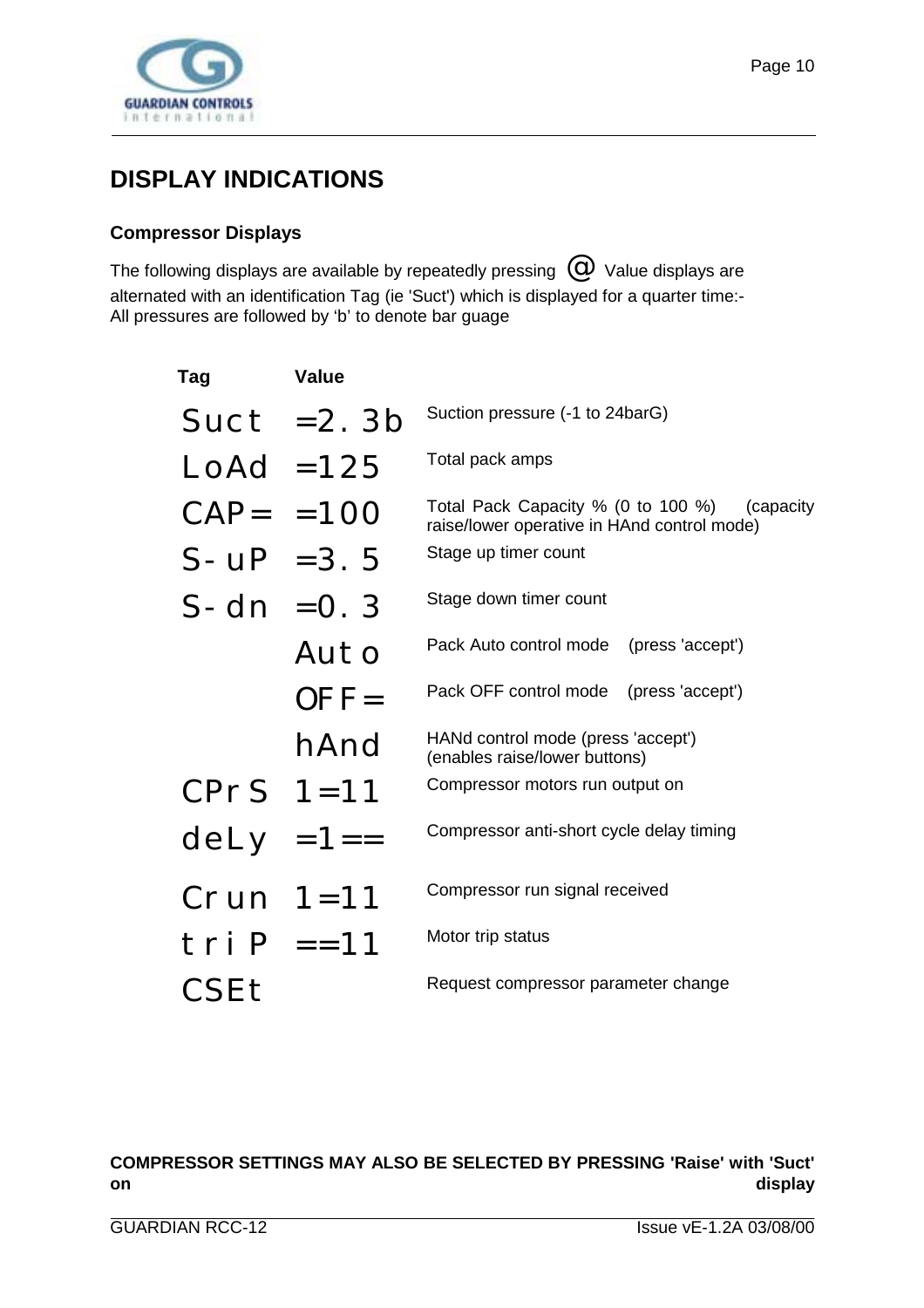<span id="page-10-0"></span>

#### **Default Displays**

The default suction pressure display  $SUCt = 2.3b$  Suction pressure (-1 to 24barG) is during AUTO or restart sometimes replaced by 8888 During restart 6PAC Unit model configuration selected U1. 1A (Software version) - OFF If unit selected OFF HAnd If unit selected hand control  $=PC=$   $FAiL$  if RS485 comms watchdog fail

### **TRIPS AND ALARMS**

#### **COMPRESSOR SAFETY TRIPS**

ALL Trips are RESET locally by pressing the 'enter' button. The last safety trip input detected is automatically displayed with a flashing alternative **'triP'** message.

The **'next'** button may always be used to view other displays.

Trip messages displayed depend on the unit model and the configuration selected.

*Analogue Trips*

Suct = OC = FAIL Suction pressure open circuit (6PAC or 8PAC)

Suct 10. 5 tri P Suction pressure high trip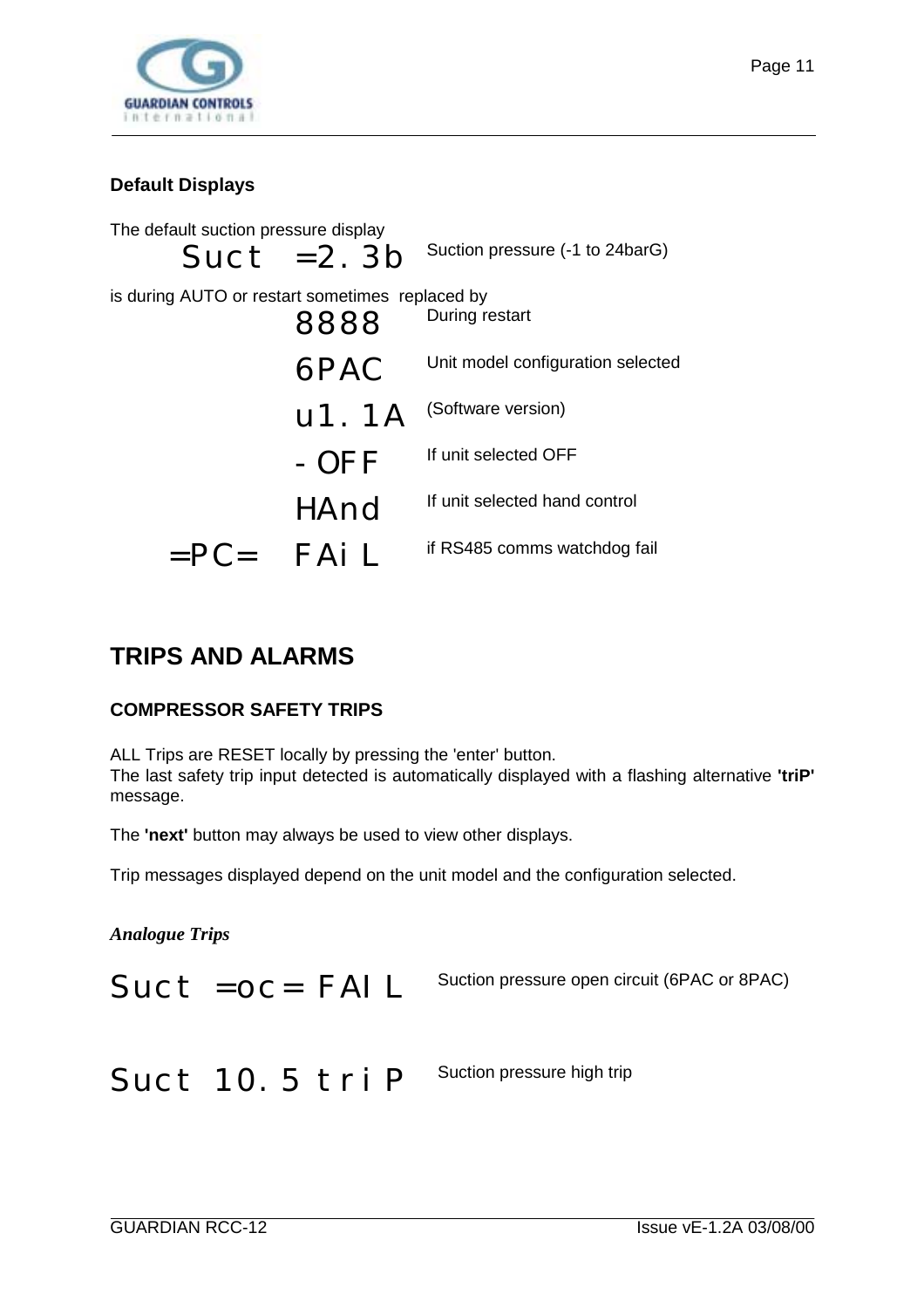<span id="page-11-0"></span>

#### **ALARMS**

#### *Analogue Alarms*

If the suction pressure, amps liquid level or superheat values go outside the high or low alarm limits then the appropriate value is displayed with a flashing alternative '**Hi**' or **'Lo**' alarm message.

| $Suct -0.8 == Lo$                              | <b>Suction Pressure Low alarm</b>         |
|------------------------------------------------|-------------------------------------------|
| Suct $10.8$ Hi $=$ Suction Pressure High alarm |                                           |
| $LOAd = 120$ Hi ==                             | Motor Load High alarm - also unloads pack |

#### *Digital Alarms*

Digital alarm messages include:-

$$
LO-A \text{ Leu} =
$$

$$
C-1
$$

Digital input Low level liquid alarm 30 min time delay

Compressor 1 Tripped. The run input was not present for 3 successive starts.

### triP

#### *PC-FAIL ALARM*

If the RCC12 unit is in **'Auto'** mode and a valid status request has not been received for 60 seconds via the RS485 highway then a Watchdog timer **'PC/FAIL'** message is displayed. This alarm is reset if 485 communications are restored or the AGT/SYS5/Locl/nonE is set to **'LocL'** or **'nonE'** in unit settings.

 $=PC=$   $FAI L$  if RS485 comms watchdog fail

#### **MODE CHANGE Compressors**

Pressing 'next' until the pack mode selections are on display and then pressing **'enter'** changes the pack mode to the new selection displayed.

| Auto    | AUTO pack control mode with compressor control<br>on suction pressure |
|---------|-----------------------------------------------------------------------|
| $OFF =$ | -OFF = pack control stopped - (standby operation)                     |
| hAnd    | hAnd = pack control in local manual operation                         |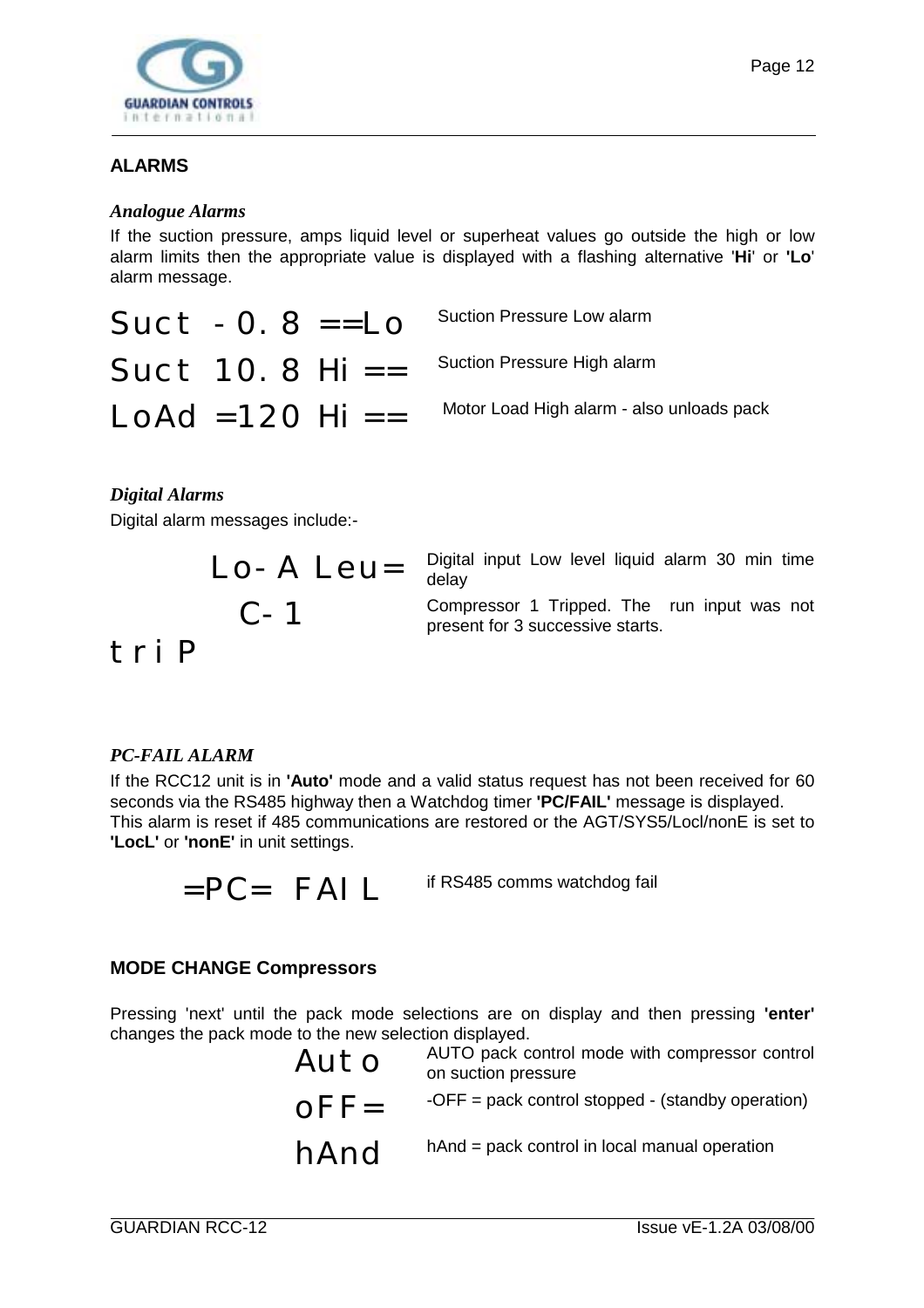<span id="page-12-0"></span>

#### *Pack Capacity Manual*

With the pack mode selected to HANd, the pack capacity can be increased or decreased by pressing **'raise'** or **'lower'** buttons when the pack capacity is on display.

 @:@ HAnd ? @:@ CAP= ==50 /:/ ==75 ?

#### **GLOBAL RS485 COMMANDS**

IF all compressors are tripped or the unit is in **'OFF'** mode and Trip Settings are **'CoFF'** then a GLOBAL RS485 **'OFF'**command is sent to all case controllers on the same section of RS485 Highway to prevent liquid floodback.

A GLOBAL RS485 **'AUTO'** command is sent on **restart**, when trip **'reset'** is pressed or when control mode is selected **'AUTO'**.

A GLOBAL RS485 **TIME** synchronisation command is sent to all case controllers twice per day if **Agt/SYS5/Locl/nonE** protocol selected is **'LocL'**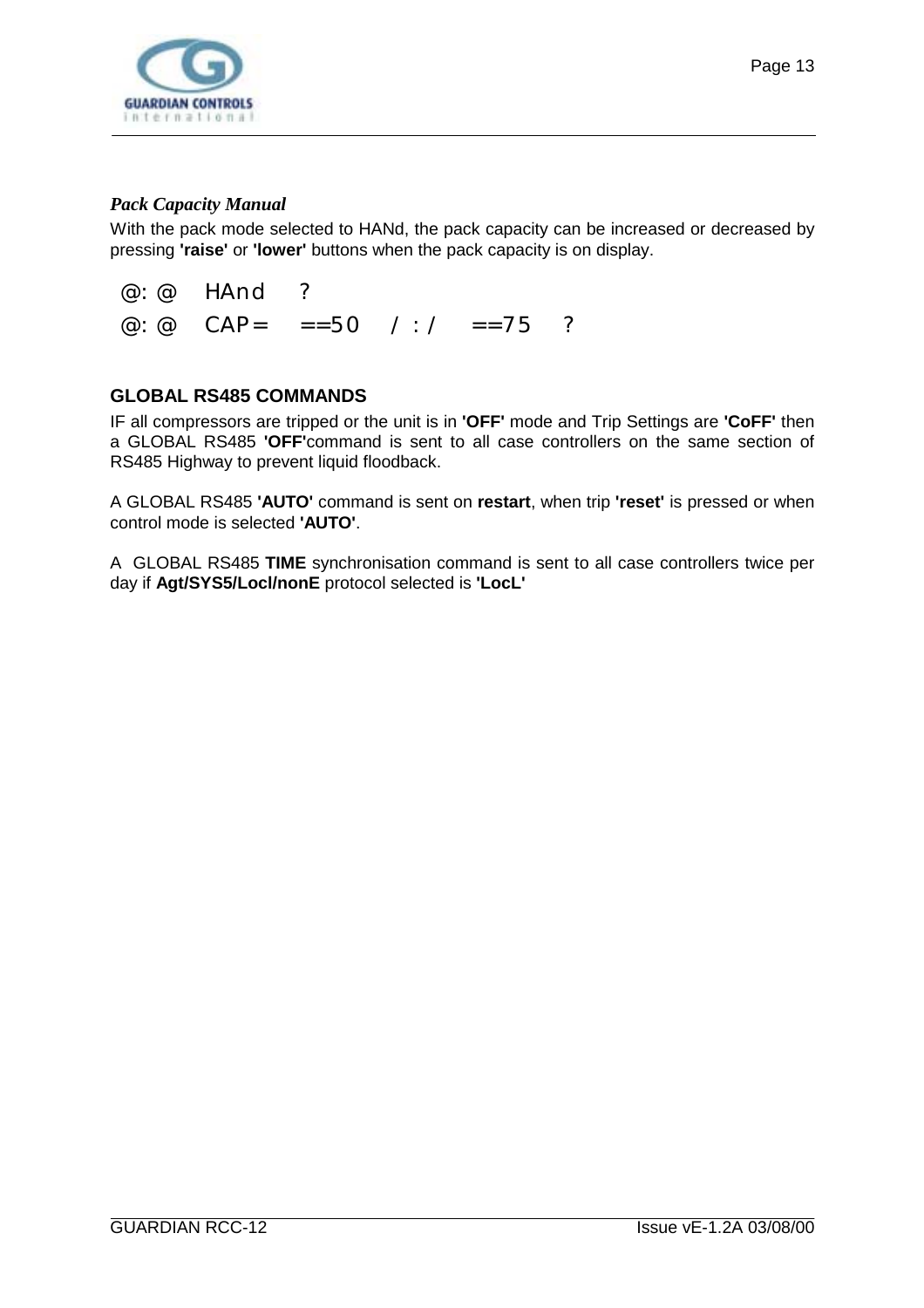<span id="page-13-0"></span>

#### **USEFUL BUTTON SEQUENCES**

The following button sequences should prove useful during normal service operation

#### **Reset ALARM or TRIP**

diFF  $tri P$  ? = 2.4b RESET

#### **Change suction control setpoint and differential**

| $\omega$ $\omega$ SE t = ?        | $PPOO$ /:/ $PPO5$ |                |             |
|-----------------------------------|-------------------|----------------|-------------|
| $\omega$ : $\omega$ cprs ?        |                   |                |             |
| @ $\omega$ c2.0b / : / c2.5b      |                   |                | $?$ $C2.5b$ |
| $@$ cd01 /:/ cd02                 |                   | $\overline{?}$ | cd02        |
| $\omega$ : $\omega$ End= ? = 2.6b |                   | - 2 -          |             |

#### **Check Unit Model**

|                                   | @: @ $\text{Set} = ? \quad \text{PPOO} \quad / : / \quad \text{PPO5} \quad ?$ |  |  |
|-----------------------------------|-------------------------------------------------------------------------------|--|--|
|                                   | $@: @$ Unit ? 3PAC This unit model is '3PAC'                                  |  |  |
| $\omega$ : $\omega$ End= ? = 2.6b |                                                                               |  |  |

#### **Select Stub, Case No and Address**

e.g. setup unit for system 60, case 1, at address 180

|                          |                | @ $\omega$ $\omega$ SEt = ? PP00 / / PP05 |                |      |
|--------------------------|----------------|-------------------------------------------|----------------|------|
| $\varpi$ : $\varpi$ unit | $\overline{z}$ |                                           |                |      |
| @: @ $SnO1 / : /$ Sn60   |                |                                           | $\overline{?}$ | Sn60 |
| @ Cn01 ? Cn01            |                |                                           |                |      |
| @ A001 /:/ A180          |                |                                           |                | A180 |
| @ $\omega$ End/ ? = 2.6b |                |                                           |                |      |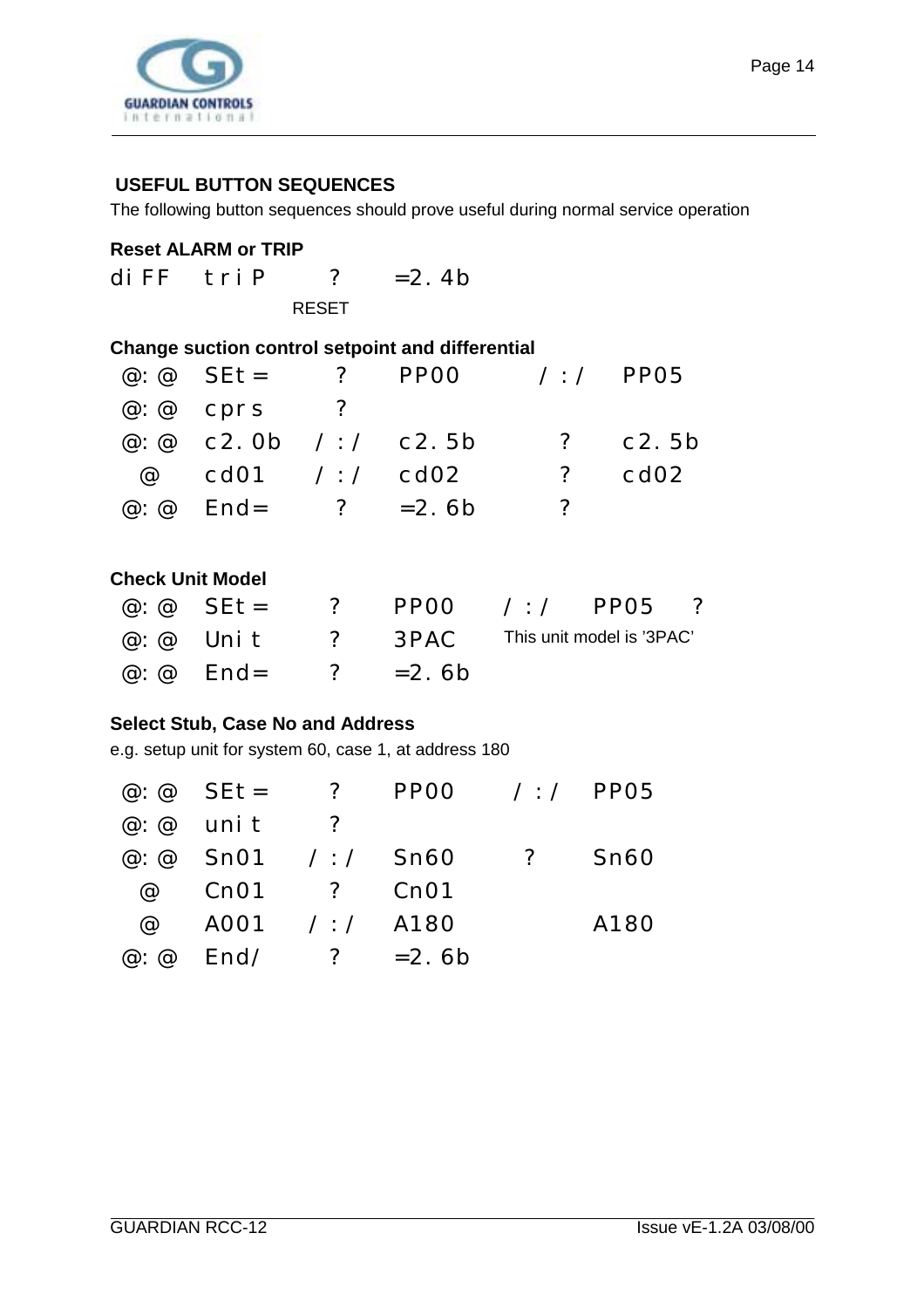<span id="page-14-0"></span>

# **SETUP OPERATION**

Setup operation lasts for a maximum of 5 minutes after being activated by pressing  $\mathcal P$ with CSEt or FSEt on the display panel.

On entry to Setup passcode PP00 is displayed.

To change any settings passcode PP05, PP09 or PP11 must be first selected using /

and ? pushbuttons.

If the correct passcode is not entered then setup values may be displayed but any attempted changes are ignored.

| <b>Compressors</b> |          | <b>Settings Level 2</b>          |                                                                                   |
|--------------------|----------|----------------------------------|-----------------------------------------------------------------------------------|
| CSEt               |          | CSEt                             | Press ?                                                                           |
| <b>PPOO</b>        |          | <b>PPOO</b>                      | Set passcode PP05, PP09 or PP11 by<br>using the<br>$\angle$ and $\lt$ pushbuttons |
|                    | $PPO5$ ? | <b>PP11</b><br>PP11 menu page 21 | Press ?                                                                           |
|                    |          |                                  |                                                                                   |

PP05 Compressor menu page [16](#page-15-0)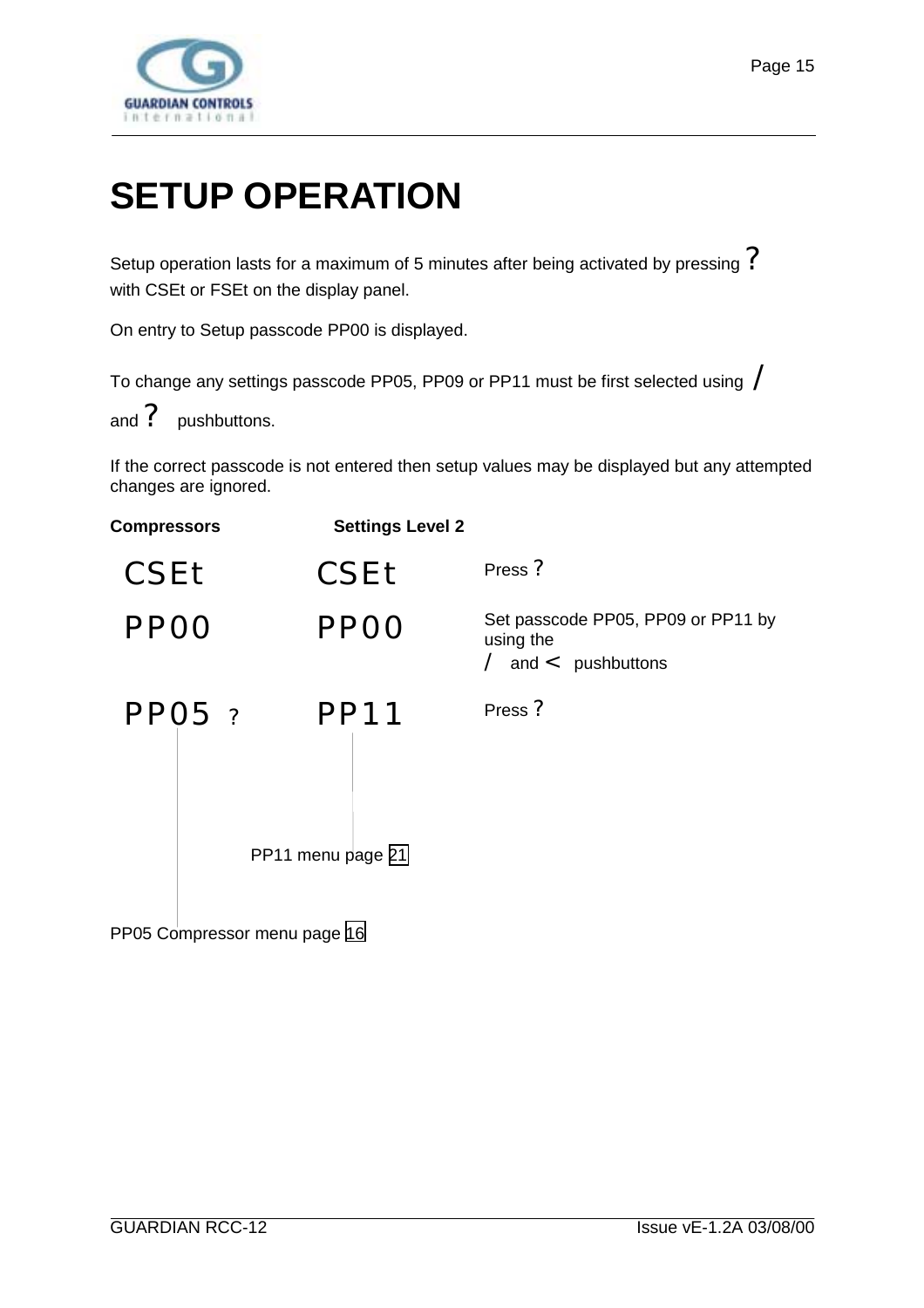<span id="page-15-0"></span>

# **Setup Functions (Normal) passcode 05**

# **PP05 Menu**

Press  $\mathcal O$  to sequence through the following PP05 Menu selections:-

Press ? to select the displayed menu

#### **Compressors**

| Unit        | Uni t       | Unit model setup RCC-12<br>Page 17       |
|-------------|-------------|------------------------------------------|
| <b>CPRS</b> | CPrS        | Compressor setup<br>Page 18              |
| Delay       | <b>dELY</b> | Compressor delay timers<br>Page 18       |
| Suction     | Suct        | Suction pressure alarm levels<br>Page 19 |
| Trip        | tri P       | Trip inputs and control<br>Page 19       |
| <b>Size</b> | SI ZE       | Compressor sizes<br>Page 19              |
| Load        | LOAd        | Amps high alarm<br>Page 20               |
| Test        | tESt        | Force relays on/off<br>Page 20           |
| End         | $End=$      | Return to suction pressure display       |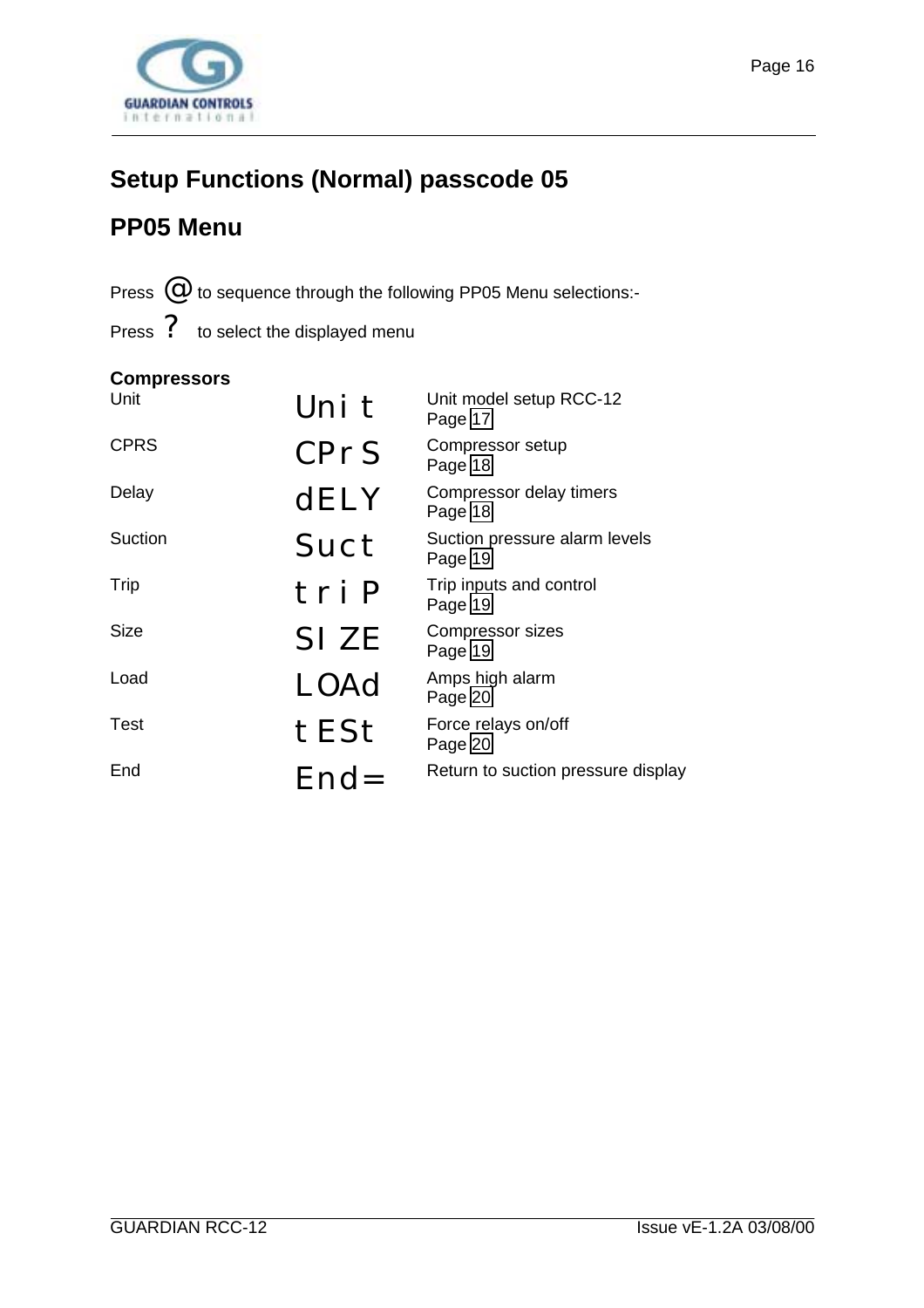<span id="page-16-0"></span>

# **Compressor Settings**

| <b>Unit</b><br>Uni t            | Press $(\mathcal{Q})$ to sequence through Setup selections |                                                                                                                                                                                                                                                          |  |
|---------------------------------|------------------------------------------------------------|----------------------------------------------------------------------------------------------------------------------------------------------------------------------------------------------------------------------------------------------------------|--|
|                                 |                                                            | Press $/$ or $<$ to change the settings                                                                                                                                                                                                                  |  |
|                                 |                                                            | Press ? to accept the settings                                                                                                                                                                                                                           |  |
| <b>Unit Model</b>               | YYYY                                                       | $YYYY = 6PAC - 6$ pack compressor<br>8PAC - 8 pack compressor                                                                                                                                                                                            |  |
|                                 | Std                                                        | No selection RCC-12                                                                                                                                                                                                                                      |  |
| System number                   | Snnn                                                       | $nn = 1 - 255$                                                                                                                                                                                                                                           |  |
| <b>Monitor Address</b>          | Annn                                                       | $nnn = 1 - 255$<br>RCC-12 units require 12 addresses in sequence                                                                                                                                                                                         |  |
| Comms protocol                  |                                                            | $YYYY = Agt - Autograph terminal PC$<br>SYS5 - Woodley Sys 5 With 12 addresses<br>SYS6 - Woodley Sys 5 With only 1 address<br>LocL - Local highway only<br>nonE - If 'Locl' or 'nonE' is selected the 'PC<br>FAIL' message is not displayed              |  |
| Oil<br>Level<br>Alarm<br>Action | OI Ly                                                      | - Alarm, digital output, for use with<br>Alrn<br>external relay fitted to unused Comms terminals.<br>If y=a when low oil level is present for 10 mins alarm<br>is generated.<br>If y=t then after 10 mins compressors are stopped<br>and alarm generated |  |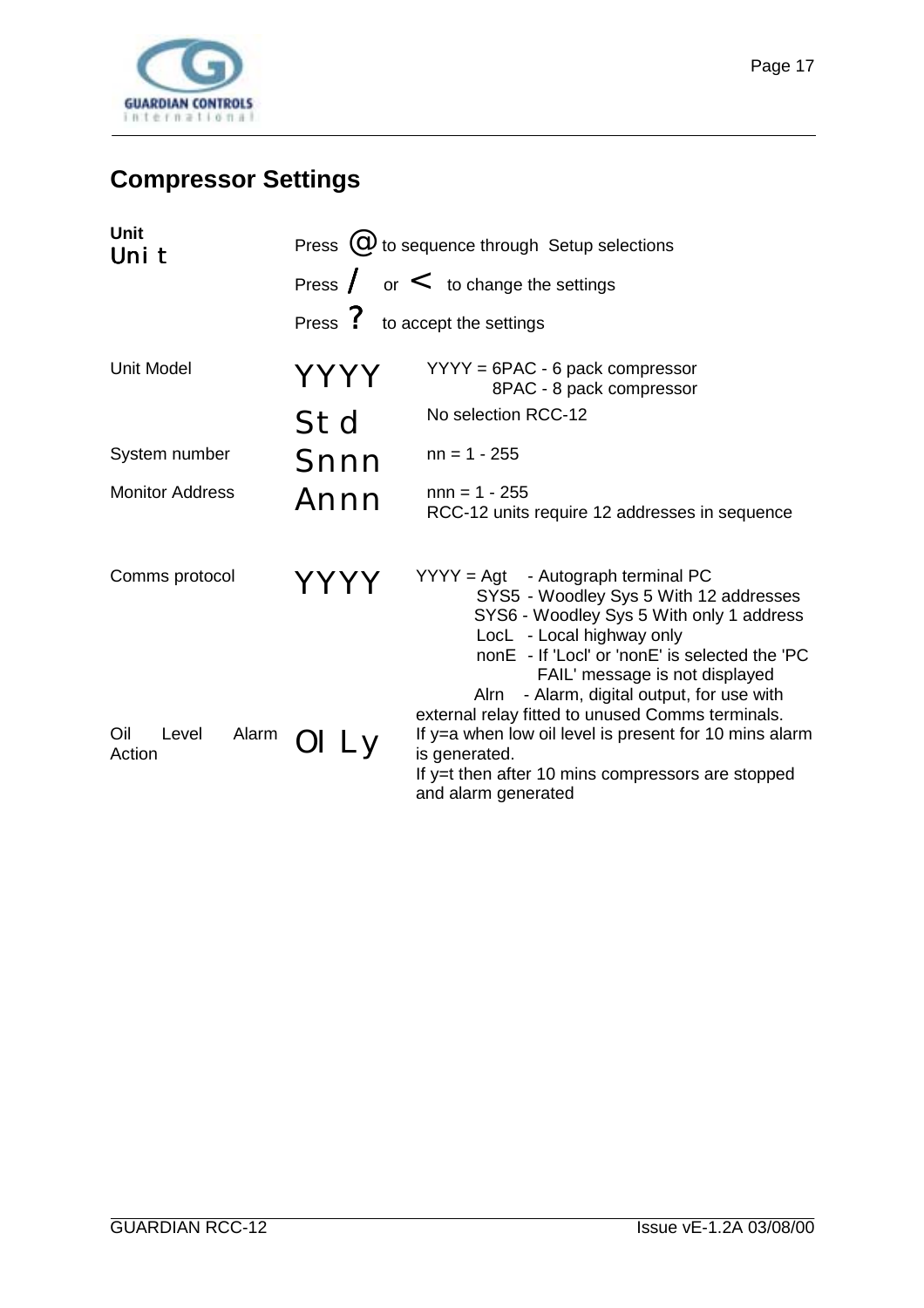<span id="page-17-0"></span>

| <b>CPrS</b><br><b>CPrs</b>                                                                                          | Press ? to accept the settings                   | Press $(\mathcal{Q})$ to sequence through Setup selections<br>Press $\sqrt{\ }$ or $\lt$ to change the settings                                                                                                                                          |
|---------------------------------------------------------------------------------------------------------------------|--------------------------------------------------|----------------------------------------------------------------------------------------------------------------------------------------------------------------------------------------------------------------------------------------------------------|
| Pack suction control<br>setpoint<br>Control deadband<br>Satellite compressor<br>selection<br>Loading valve polarity | $c = 2.1$<br>dbn. n<br>YYYY<br>YYYY              | $n.n = -0.6$ to 5.0<br>$nn = 0.1$ to 1.0<br>$YYYY = SAtC$<br>noSC - No satellites allowed on 6PAC or<br>8PAC<br>YYYY = LPoS - Positive                                                                                                                   |
| Fast response<br>deadband<br>Stage up control<br>algorithm<br>Stage down control<br>algorithm                       | FbYY<br>CAuu<br>CAdd<br><b>Control Algorithm</b> | LnEG - Negative<br>$yy = 0.1$ to 2.0<br>$u = 0 - 9$<br>$dd = 0 - 9$<br>u/d determines rate of response when outside fast deadband with<br>relation to amount of error from setpoint.<br>Stage time = stage-delay - (stage-delay x error from setpoint) / |
| <b>dELY</b><br>dELY                                                                                                 | Press ? to accept the settings                   | Press $\omega$ to sequence through Setup selections<br>Press $\angle$ or $\lt$ to change the settings                                                                                                                                                    |
| Starts per hour                                                                                                     | Control delays<br>SHnn                           | $nn = 2 -15$                                                                                                                                                                                                                                             |
| Stage up delay                                                                                                      | Sun. n                                           | $n.n = 0.2 - 9.9$ mins                                                                                                                                                                                                                                   |
| Stage down delay                                                                                                    | Sdn. n                                           | $n.n = 0.2 - 9.9$ mins                                                                                                                                                                                                                                   |
| Start Period delay                                                                                                  | SPnn                                             | $n.n = 0 - 60$ seconds. Time delay for run input.                                                                                                                                                                                                        |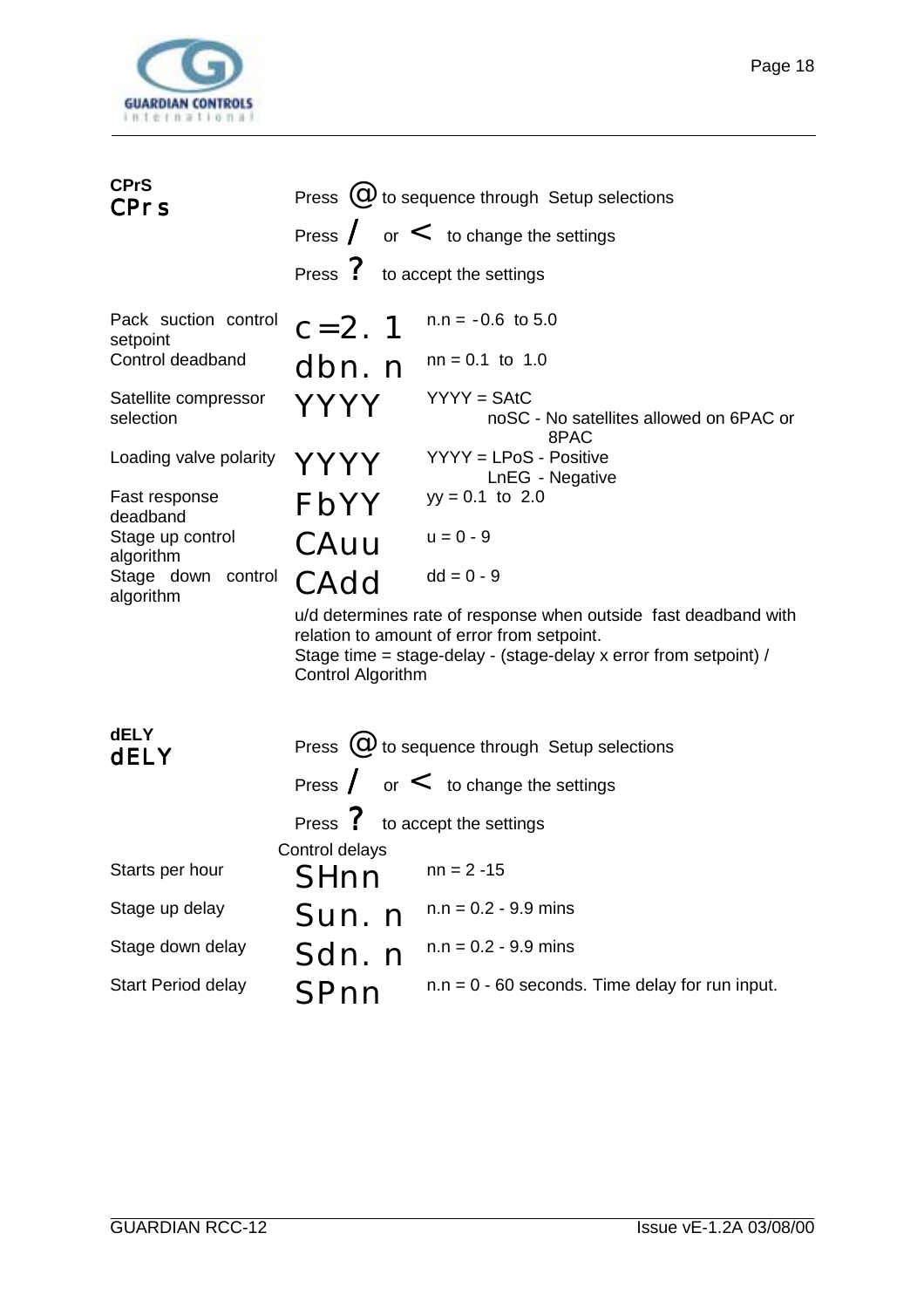<span id="page-18-0"></span>

| <b>Suct</b><br>Suct                      |          | Press $\omega$ to sequence through Setup selections |
|------------------------------------------|----------|-----------------------------------------------------|
|                                          |          | Press $\angle$ or $\lt$ to change the settings      |
|                                          |          | Press ? to accept the settings                      |
| Suction pressure low<br>alarm limit      |          | $L = n$ . n $n.n = -1.0$ to 5.0 bar                 |
| Suction pressure high<br>alarm limit     | Hnn. n   | $nn.n = 0.0$ to 20.0 bar                            |
| Suction pressure high<br>alarm guardtime | $H + OO$ | $= 00$ to 99 mins                                   |

| triP<br>tri P                                                           |                                | Press $(\mathcal{Q})$ to sequence through Setup selections          |
|-------------------------------------------------------------------------|--------------------------------|---------------------------------------------------------------------|
|                                                                         |                                | Press $/$ or $<$ to change the settings                             |
|                                                                         | Press ? to accept the settings |                                                                     |
| Number of trip<br>inputs/compressor                                     | ntc1                           | Always for RCC-12                                                   |
| GLOBAL-RS485<br>command action after<br>all compressors<br>trippped OFF | Сууу                           | CoFF= Cases OFF on highway section<br>CnoA= Cases no Action on trip |
| <b>SIZE</b><br>SI ZE                                                    |                                | Press $(\mathcal{Q})$ to sequence through Setup selections          |
|                                                                         |                                | Press $\angle$ or $\lt$ to change the settings                      |
|                                                                         | Press ? to accept the settings |                                                                     |
| Size 1st compressor                                                     | 1 <sub>Cnn</sub>               | $nn = 1 - 99$                                                       |
| Size 2nd compressor                                                     | 2Cnn<br>$_{\text{etc}}$        | $nn = 1 - 99$                                                       |
| Size 6th compressor                                                     | 6Cnn                           | $nn = 1 - 99$                                                       |
| Size 8th compressor                                                     |                                | $nn = 1 - 99$                                                       |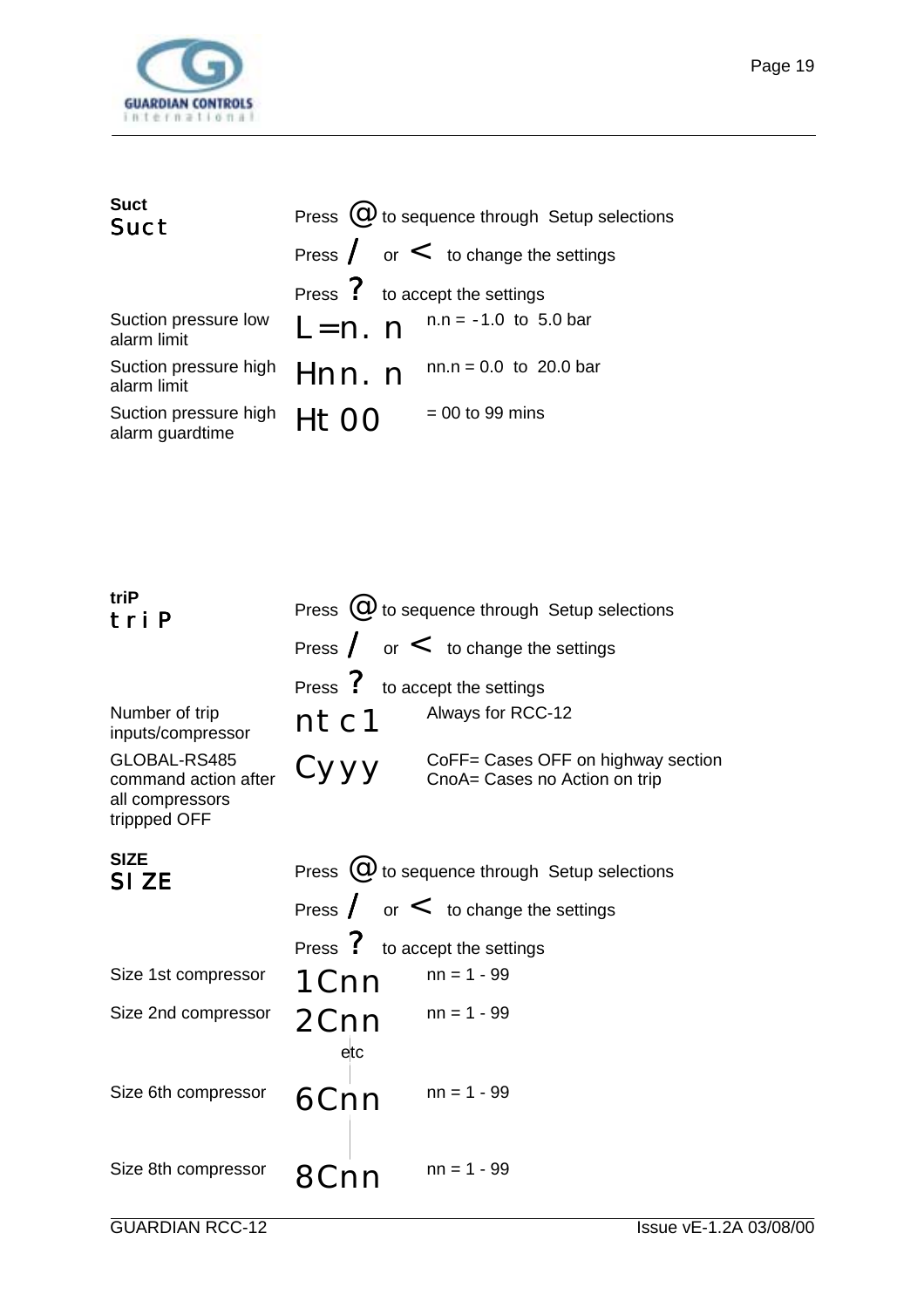<span id="page-19-0"></span>

# If fitted Number of sizes displayed depends on unit model Size 0 means no compressor fitted

| <b>LOAd</b><br>LOAd               |                                | Press $\omega$ to sequence through Setup selections     |                                                                |
|-----------------------------------|--------------------------------|---------------------------------------------------------|----------------------------------------------------------------|
|                                   |                                | Press $\angle$ or $\lt$ to change the settings          |                                                                |
|                                   | Press ? to accept the settings |                                                         |                                                                |
| High total current<br>alarm level | Hnnn                           | $nnn = 100$ to 250                                      |                                                                |
| Low total current<br>alarm level  | Lnnn                           | $nnn = -0.1$ to 99                                      |                                                                |
| tESt<br>tESt                      |                                | Press $\omega$ to sequence through the relay selections |                                                                |
|                                   |                                |                                                         | Repeatedly press $\mathcal{P}$ to switch the relays on and off |
| Relay R1                          | $10FF$ $1=$ on                 |                                                         | Compressor 1                                                   |
| Relay R2                          | $20FF$ $2=0n$                  |                                                         | Compressor 2                                                   |
|                                   | etc                            |                                                         |                                                                |
| Relay R7                          | 70FF                           | $7 =$ on                                                | <b>System Healthy</b>                                          |
| <b>Extension relay 1</b>          | A=on AoFF                      |                                                         | Compressor 7                                                   |
| <b>Extension relay 1</b>          | $b = 0n$                       | boFF                                                    | Compressor 8                                                   |

**End**

Exit settings change and return to default compressor display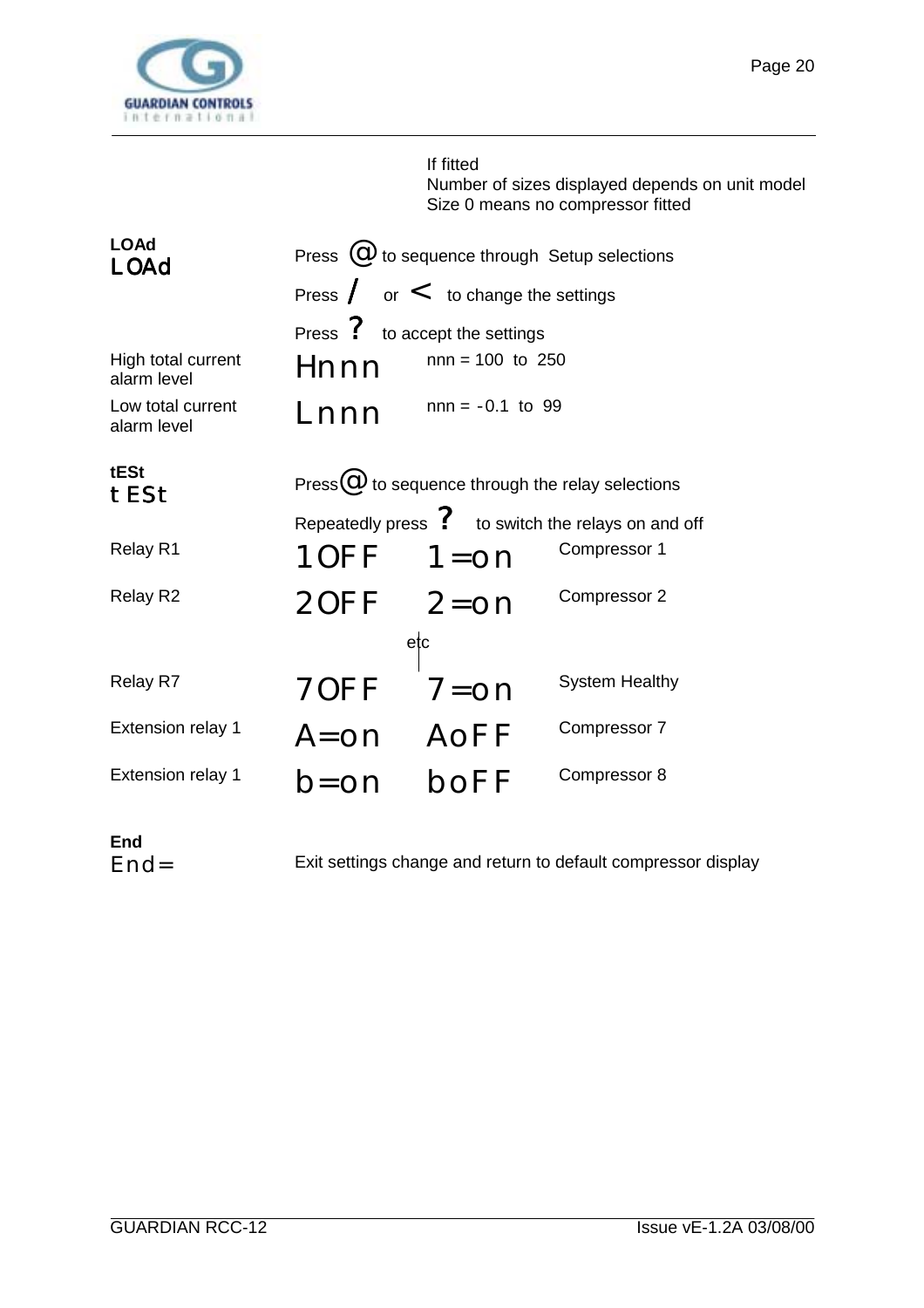<span id="page-20-0"></span>

## **PP11 Menu - SETTINGS LEVEL 2**

#### **COMPRESSORS**

| rtc<br>$rtc=$     |                        | Press $(\mathcal{Q})$ to sequence through Setup selections |
|-------------------|------------------------|------------------------------------------------------------|
|                   |                        | Press $\angle$ or $\lt$ to change the settings             |
|                   |                        | Press ? to accept the settings                             |
|                   | <b>Real Time Clock</b> |                                                            |
| real time hours   | rhnn                   | $nn = 0 - 23$ hours                                        |
| real time minutes | rtnn                   | $nn = 0 - 59$ minutes                                      |

| <b>SCAL</b><br><b>SCAL</b> | Press $(\mathcal{Q})$ to sequence through Setup selections |
|----------------------------|------------------------------------------------------------|
|                            | Press $\angle$ or $\lt$ to change the settings             |
|                            | Press ? to accept the settings                             |
|                            | Transducer scaling                                         |
|                            | $L - n$ . $n^{4}$ <sup>4ma value bar gauge</sup>           |
|                            | Hnn. n <sup>20ma value bar gauge</sup>                     |

| <b>CLrH</b><br>CLrH | Press $@$ to sequence through the Setup selections |
|---------------------|----------------------------------------------------|
|                     | Press ? to clear all compressor hours run          |

| End    |                                    |
|--------|------------------------------------|
| $End=$ | Exit settings change               |
|        | Return to suction pressure display |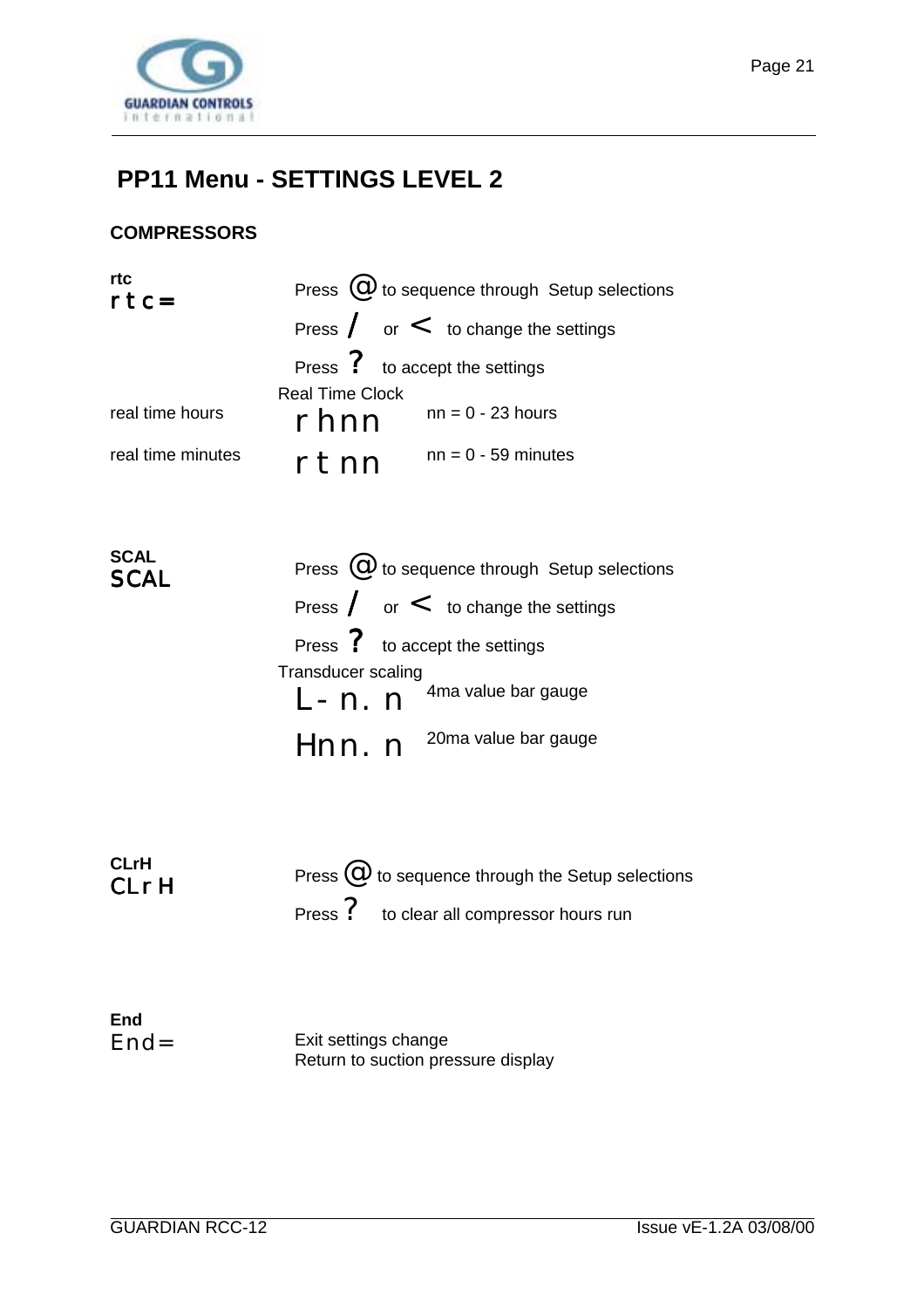<span id="page-21-0"></span>

# **COMMUNICATIONS**

Communication facilities are available for interrogation of temperatures, status and modification / display of setpoints, limits and timeclock settings. All communication is via a daisy chain RS485 link which connects all GUARDIAN controllers units in series.

Communication commands and replies are checked for parity and block length and automatically re-transmit if errors are detected.

Each GUARDIAN controller has a unique unit number address UU/u which is used to select the appropriate unit for interrogation or modification.

UU is stub no. 1-80

u is case / coldstore number 1-3.

i.e. case 3 stub 56 has address 56/3

and coldstore stub 45 has address 45/1

Some communication commands may use 'wildcard' stub number 99 and 'wildcard' case number 9 to access all stubs on the highway or all cases in a stub.

GUARDIAN controllers are inactive until they are addressed.

When the organisation of commands on the RS485 highway is under the control of a Woodley Mk V then GUARDIAN units only accept status requests which transmit case, discharge and return air temperatures and defrost status.

GUARDIAN Autograph or RM-256 Refrigeration Monitor Communication commands available are:-

| a) Transmit Unit Status | which replies with command plus stub status & case<br>temperature |
|-------------------------|-------------------------------------------------------------------|
| h) Tronomit Voluge      | which ropling with otub address plus latest signed tompera        |

- b) Transmit Values which replies with stub address plus latest signed temperature values, time, trip states, relay states and internal status
- c) Transmit Setpoints which replies with setpoints and limits. System Sn and unit Addresses Axxx may not be changed via the RS485 serial link

d) Receive setpoints with new setpoint values

e) Receive Time and Date with new hours and minutes, day, month and year for real time clock

f) Initiate/Terminate a hot gas or off-cycle defrost

g) ON auto / FANS only / case OFF selection for case cleaning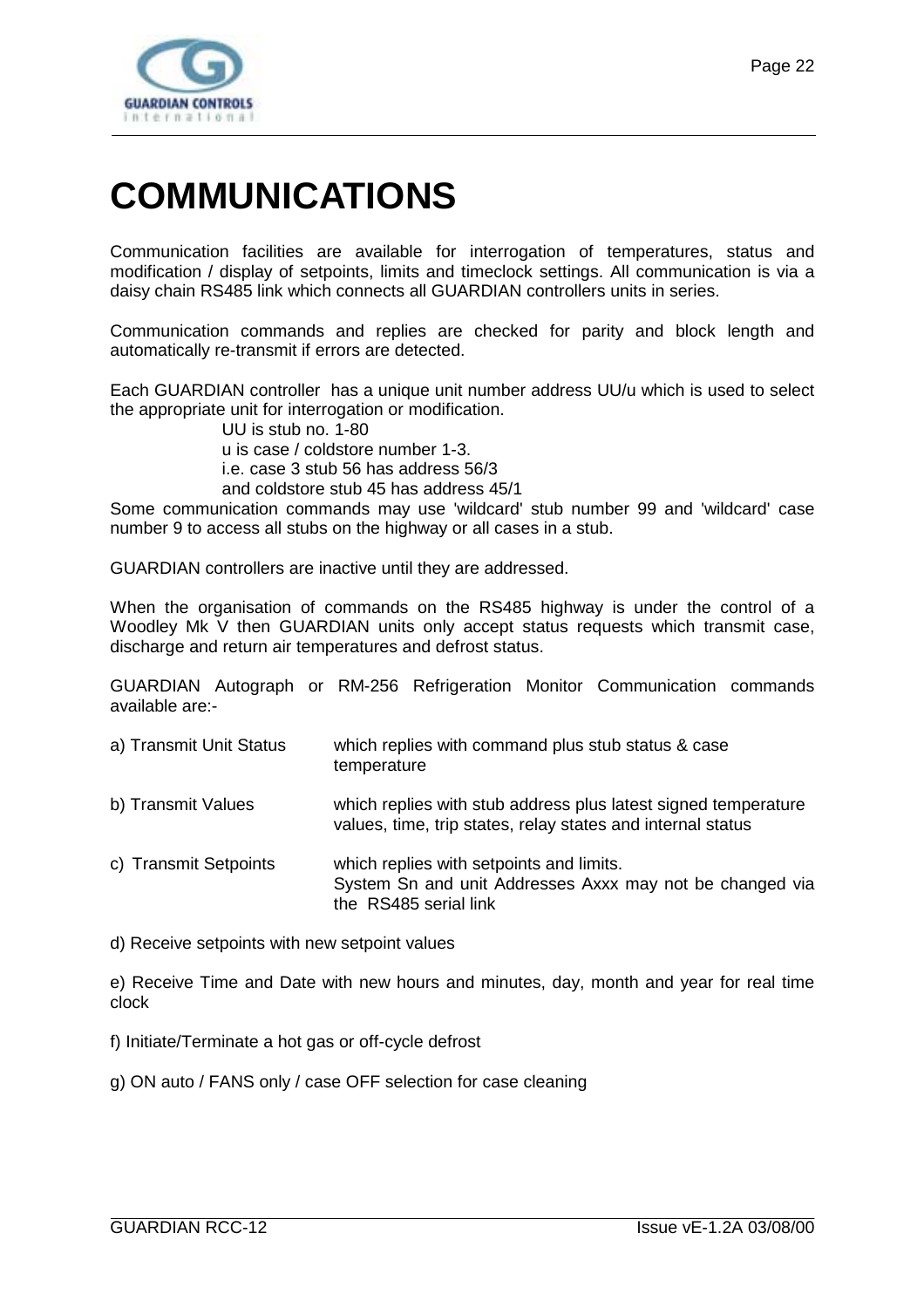<span id="page-22-0"></span>

# **CONSULTANT DISPLAYS**

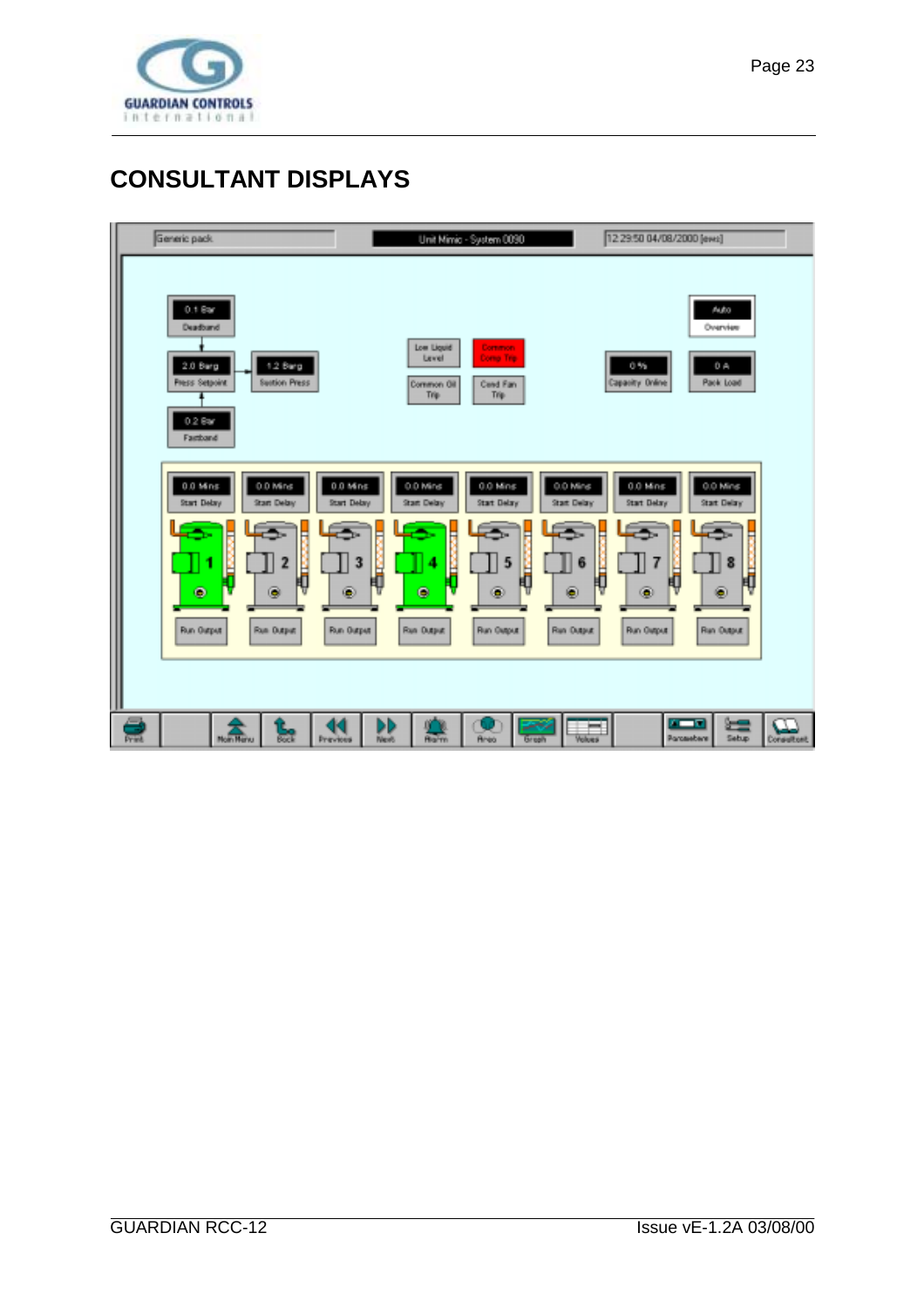<span id="page-23-0"></span>

# **Setup / commissioning Parameters**

#### **PP05 Normal Menu Compressor Settings**

| Uni |  |
|-----|--|

|       |                                                                                                                              | unit | <b>ACTUAL</b><br>settings | Default<br>setting | Min.<br>setting | Max.<br>setting |
|-------|------------------------------------------------------------------------------------------------------------------------------|------|---------------------------|--------------------|-----------------|-----------------|
| Uni t | Model for                                                                                                                    |      |                           | 6PAC               | 6PAC            | 8PAC            |
|       | Control selection for CMC12 units                                                                                            |      |                           | Std.               | Std.            | rcL             |
|       | System number                                                                                                                |      | Sn                        | SnO1               | SnO1            | S255            |
|       | Monitor Address (NB when on a Woodley<br>System 5 or 6 system set the pack<br>address to 2 less than the Woodley<br>address) |      | A                         | A 01               | A 01            | A255            |
|       | <b>Monitor Comms Protocol</b>                                                                                                |      |                           | Agt                | Agt             | Alrn            |
|       | $\overline{A}$ g $t = -$ Guardian Autograph terminal<br>PC<br>SYS5 - Woodley Sys 5 with 12                                   |      |                           |                    |                 |                 |
|       | addresses                                                                                                                    |      |                           |                    |                 |                 |
|       | SYS6 - Woodley Sys 5 with only 1<br>address                                                                                  |      |                           |                    |                 |                 |
|       | LOCL - Local highway only                                                                                                    |      |                           |                    |                 |                 |
|       | $\mathsf{nonE}$ - No highway                                                                                                 |      |                           |                    |                 |                 |
|       | If 'Locl' or 'nonE' is selected the 'PC FAIL'<br>message is not displayed                                                    |      |                           |                    |                 |                 |
|       | Al rn - Alarm, digital output, for use<br>with external relay fitted to the unused<br>Comms terminals.                       |      |                           |                    |                 |                 |
|       | <b>Oil Level Alarm Action</b>                                                                                                |      | Oil                       | OilA               | OilA            | Oilt            |
|       | OI LA When Oil Level input is present<br>for 10 mins an alarm is generated.                                                  |      |                           |                    |                 |                 |
|       | Oi Lt When Oil Level input is present<br>for 10 mins all compressors are stopped<br>and an alarm is generated.               |      |                           |                    |                 |                 |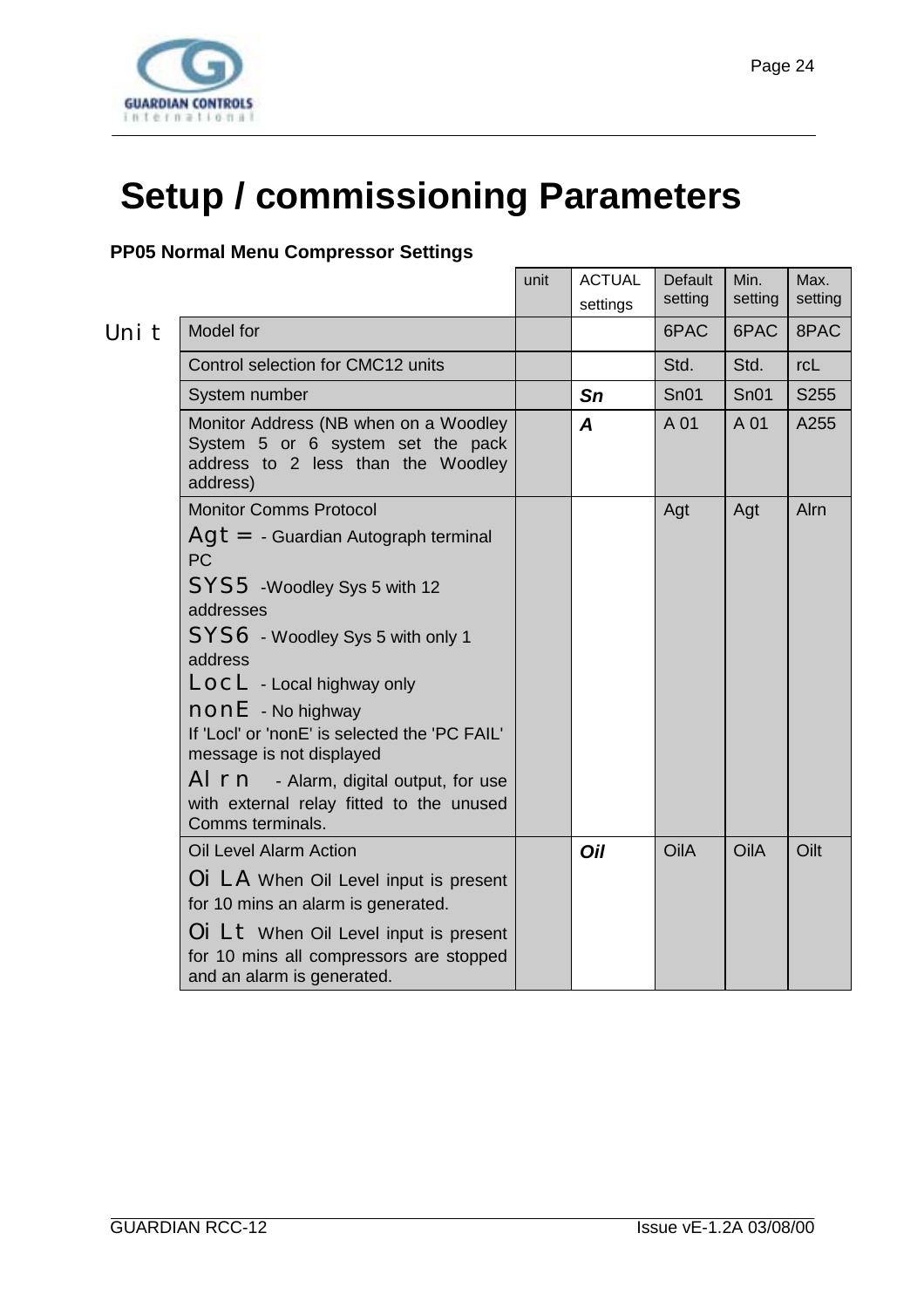|             |                                       | unit        | <b>ACTUAL</b><br>settings | Default<br>setting | Min.<br>setting    | Max.<br>setting  |
|-------------|---------------------------------------|-------------|---------------------------|--------------------|--------------------|------------------|
| <b>CPrS</b> | Pack suction control setpoint         | bar         | C                         | c <sub>0.0</sub>   | $c - 0.6$          | c5.0             |
|             | Control deadband                      | bar         | db                        | db0.1              | db0.1              | db1.0            |
|             | Satellite compressor selection        |             |                           | noSC               | noSC               | <b>SAtC</b>      |
|             | Loading valve polarity                |             |                           | Lneg               | Lneg               | <b>LPoS</b>      |
|             | Fast response deadband                | bar         | <b>Fb</b>                 | Fb0.1              | Fb0.1              | Fb2.0            |
|             | Stage up control algorithm            |             | CAu                       | CAu0               | CAu0               | CAu9             |
|             | Stage down control algorithm          |             | CAd                       | CAd <sub>0</sub>   | CAd <sub>0</sub>   | CAd9             |
| <b>dELY</b> | Starts per hour                       |             | SH                        | <b>SH12</b>        | <b>SH02</b>        | <b>SH15</b>      |
|             |                                       |             |                           |                    |                    |                  |
|             | Stage up delay                        | mins        | <b>Su</b>                 | Su0.2              | Su0.2              | Su9.9            |
|             | Stage down delay                      | mins        | <b>Sd</b>                 | Sd <sub>0.2</sub>  | Sd <sub>0.1</sub>  | Sd9.9            |
|             | <b>Start Period delay</b>             | secs        | <b>SP</b>                 | <b>SP30</b>        | <b>SP00</b>        | <b>SP60</b>      |
| Suct        | Suction pressure low alarm limit      | bar         | L                         | $L - 1.0$          | $L - 1.0$          | $L$ 5.0          |
|             | Suction pressure high alarm limit     | bar         | H                         | 15.0               | 0.0                | 20.0             |
|             | Suction pressure high alarm guardtime | mins        | <b>Ht</b>                 | 00                 | 0.0                | 99               |
|             |                                       |             |                           |                    |                    |                  |
| LEuL        | Suction temperature being used        |             |                           | noSt               | noSt               | <b>StSH</b>      |
|             | Superheat low alarm level             | $^{\circ}C$ | $\boldsymbol{A}$          | A 05               | $A-10$             | A 60             |
|             | Superheat low trip level              | $^{\circ}C$ | $\boldsymbol{t}$          | t00                | $t-10$             | t 60             |
|             | Low liquid alarm level                | %           | LL                        | <b>LL50</b>        | LL <sub>00</sub>   | <b>LL99</b>      |
| tri P       | <b>GLOBAL RS485 command action</b>    |             |                           |                    | CnoA   CoFF   CnoA |                  |
|             |                                       |             |                           |                    |                    |                  |
| SI ZE       | Size 1st compressor                   | %           | 1C                        | 01                 | 00                 | 99               |
|             | Size 2nd compressor                   | %           | 2C                        | 01                 | 00                 | 99               |
|             | Size 3rd compressor                   | %           | 3C                        | 01                 | 00                 | 99               |
|             | Size 4th compressor                   | %           | 4C                        | 01                 | 00                 | 99               |
|             | Size 5th compressor                   | %           | 5C                        | 01                 | 00                 | 99               |
|             | Size 6th compressor                   | %           | 6C                        | 01                 | 00                 | 99               |
|             | Size 7th compressor                   | %           | 7C                        | 01                 | 00                 | 99               |
|             | Size 8th compressor                   | %           | <b>8C</b>                 | 01                 | 00                 | 99               |
| <b>LOAd</b> | High total current AMPS alarm level   | Amp         | H                         | H <sub>100</sub>   | H <sub>100</sub>   | H <sub>250</sub> |
|             | Low total current AMPS alarm level    | Amp         | L                         | L 00               | $L - 01$           | L 99             |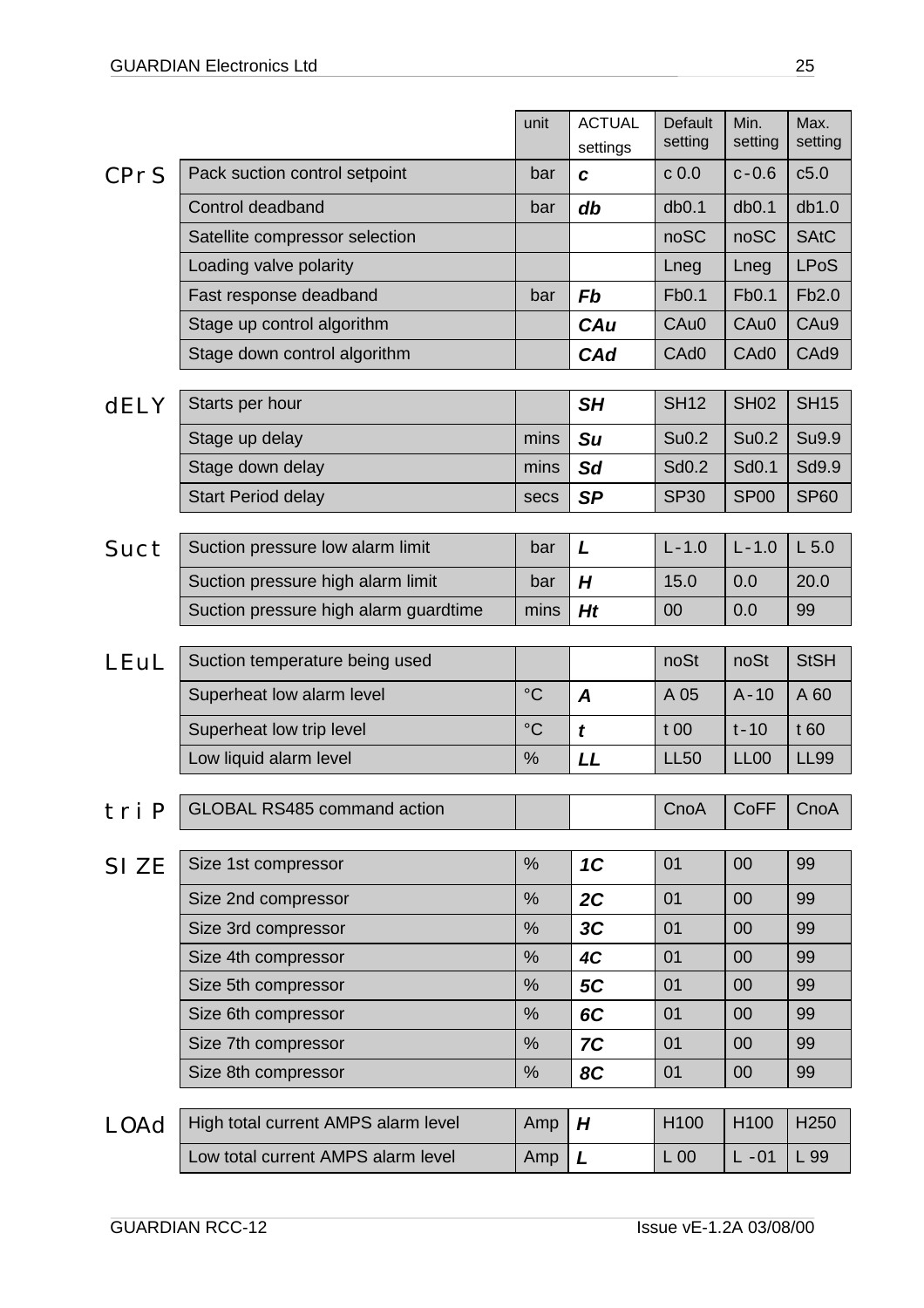#### <span id="page-25-0"></span>**PP11 Menu - Settings Level 2**

|        |                        | unit       | <b>ACTUAL</b><br>settings | Default<br>setting | Min.<br>setting  | Max.<br>setting |
|--------|------------------------|------------|---------------------------|--------------------|------------------|-----------------|
| $rtc=$ | <b>Real Time Clock</b> |            |                           |                    |                  |                 |
|        | Real time hours        | <b>Hrs</b> | rh                        | rh <sub>00</sub>   | rh <sub>00</sub> | rh23            |
|        | Real time minutes      | mins       | rt                        | rt <sub>00</sub>   | rt <sub>00</sub> | rt59            |

| <b>SCAL</b> | <b>Pressure Transducer Range Setting</b> |     |                 |       |     |
|-------------|------------------------------------------|-----|-----------------|-------|-----|
|             | Pressure Transducer Low (4.0 mAmp)       | bar | $L - 01$        | $-13$ | 242 |
|             | Pressure Transducer High (20.0mAmp)      | bar | H <sub>24</sub> | $-13$ | 242 |
|             |                                          |     |                 |       |     |

| CIrH | Clear Compressor run hours to zero | <b>SurE</b> | if yes | enter | not   |
|------|------------------------------------|-------------|--------|-------|-------|
|      |                                    |             |        |       | press |
|      |                                    |             |        |       | next  |